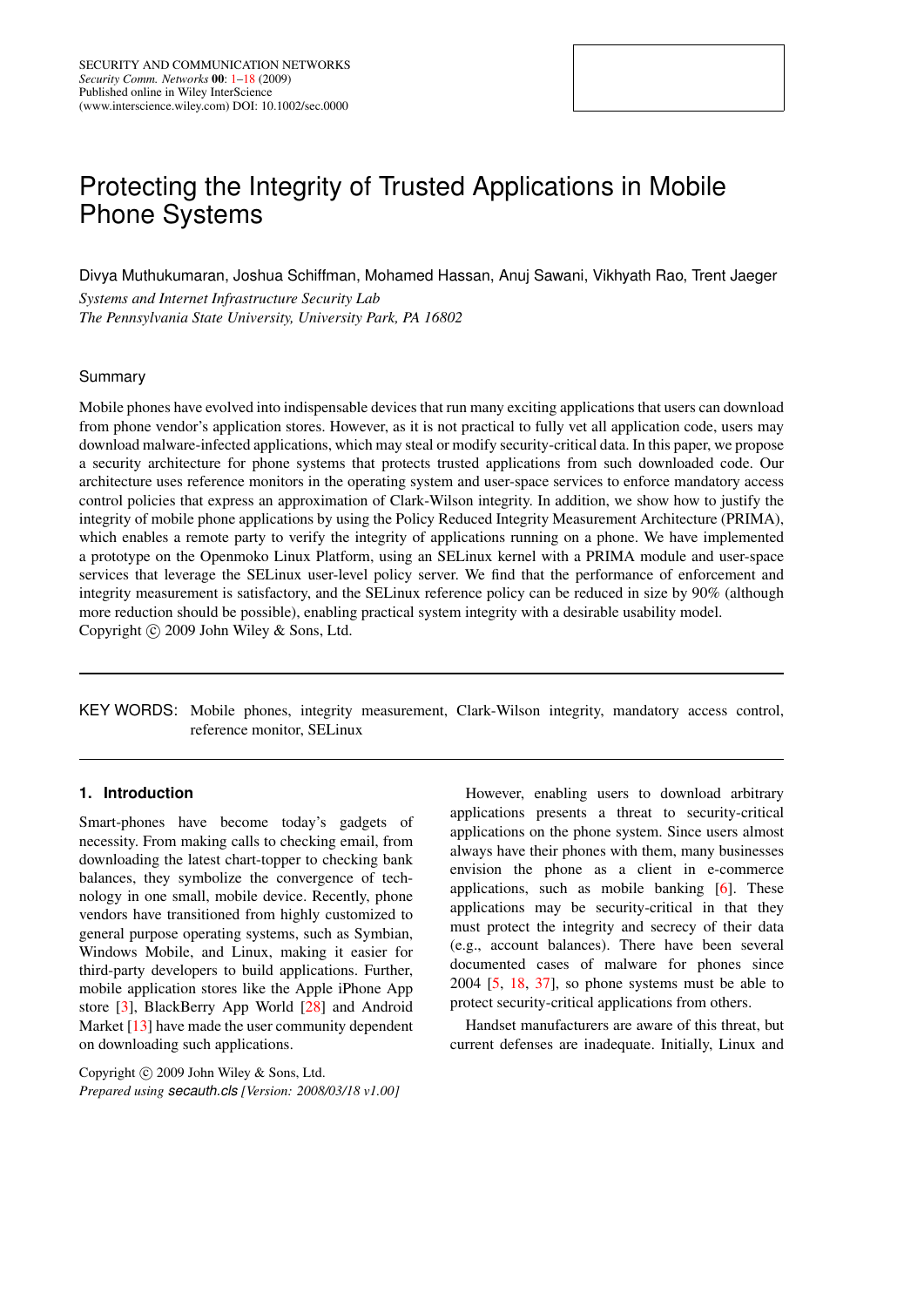Windows-based phone systems were built assuming that all applications would be trusted, but handset manufacturers are exploring as-yet-unreleased efforts to control individual applications [\[20,](#page-17-8) [1\]](#page-17-0). Symbian phone systems use a hierarchical model [\[36\]](#page-17-9), similar to Windows Vista[∗](#page-1-0), where the origin of the application determines its permissions. Symbian distinguishes among Symbian, Symbian-signed, and unsigned applications, preventing unsigned applications from modifying the files of Symbian and Symbiansigned applications. However, like Windows Vista, the Symbian model does not prevent a variety of security problems [\[22\]](#page-17-10). We have previously shown that a malicious, unsigned application can attack a Symbian phone system by downloading secret files, installing keyloggers, and submitting malicious telephony commands [\[27\]](#page-17-11). Security-critical applications and the phone system itself may be compromised by these actions. For example, key banking files may be downloaded to the attacker's system, a user's PIN may be stolen by a keylogger, and unauthorized mobile banking commands may be submitted to the bank by the attacker.

Providing adequate security for security-critical applications on a system with arbitrary downloaded applications is a difficult problem. We identify two main challenges: (1) ensuring that all operations that may access security-critical data are mediated correctly and (2) designing security policies that enforce the necessary protections while still enabling downloaded applications to execute effectively. The Symbian system fails the first case, as only write access to files are mediated, so any data on the phone may be accessed by any application. Further, we have found that phone systems (Symbian and others) leverage many *user-space services* for processing security-critical data, and these services have been implemented under the assumption that all requests are from trusted software. For example, the Symbian windowing server assumes that a request for callbacks on key presses is from a trusted process, enabling the installation of a keylogger of another application.

All phone systems also fail the second requirement, as Symbian's policy is too permissive*[†](#page-1-1)*, whereas others have not yet found an adequate policy to release in their devices. We note that simply denying untrusted applications the access to user-space services is not an option, as even untrusted applications depend on some operations provided by these services. For example, even untrusted applications require windowing support and may use telephony services for a variety of operations, such as GPRS. Our goal is to mediate all security-critical operations securely while still permitting such normal accesses.

In this paper, we develop a phone system architecture that enables the protection of security-critical applications while running arbitrary downloaded applications. Our insight is that it is possible to build phone systems targeting an approximation of classical integrity models (e.g., Biba [\[17\]](#page-17-12) and Clark-Wilson [\[8\]](#page-17-13)), called *CW-Lite* [\[32\]](#page-17-14). Using CW-Lite as a guide, we define an architecture where the phone's operating system and user-space services are built to satisfy the requirements of an access enforcer, called the *reference monitor concept* [\[2\]](#page-17-15), and the access policies are verified to protect the integrity of security-critical applications. Finally, we build remote attestation proofs  $[16]$  that our phone systems satisfy CW-Lite integrity. Such proofs are suitable for verification by remote parties, such as banks to determine whether the client banking application is protected adequately on the phone system.

The result of this effort is an Openmoko phone system running an SELinux operating system and security-enforcing telephony server and installer that enforce CW-Lite integrity, using PRIMA to build proofs of such enforcement. The Openmoko/SELinux/PRIMA phone system enforces a simplified SELinux policy designed specially for the phone system environment that reduces the policy size from the SELinux reference policy by 90%. The resultant Openmoko system adds less than 0.1 ms overhead to the processing of telephony commands and can generate proof statements in less than 0.1 seconds for nearly all phone executables. The Openmoko system does not include hardware support for integrity measurement (e.g., MTM [\[38\]](#page-17-17), TPM [\[39\]](#page-17-18), or facsimile implemented via curtained memory, such as TrustZone [\[40\]](#page-17-19)), but can easily be integrated (i.e., PRIMA has been integrated on with such hardware on desktop and server systems).

Specifically, we make the following contributions:

*•* Integrity Model for Phone Systems: We show that the CW-Lite integrity model applies to the protection of security-critical applications on phone systems by constructing an Openmoko phone system that enforces CW-Lite.

<span id="page-1-0"></span><sup>∗</sup>The Symbian access control model predates the introduction of Windows Vista.

<span id="page-1-1"></span>*<sup>†</sup>*The Symbian policy on some systems allow untrusted applications to modify key system files, such as the Bluetooth pairing database, permitting untrusted devices to upload files unbeknownst to the user [\[27\]](#page-17-11).

Copyright  $\odot$  2009 John Wiley & Sons, Ltd. *Prepared using secauth.cls*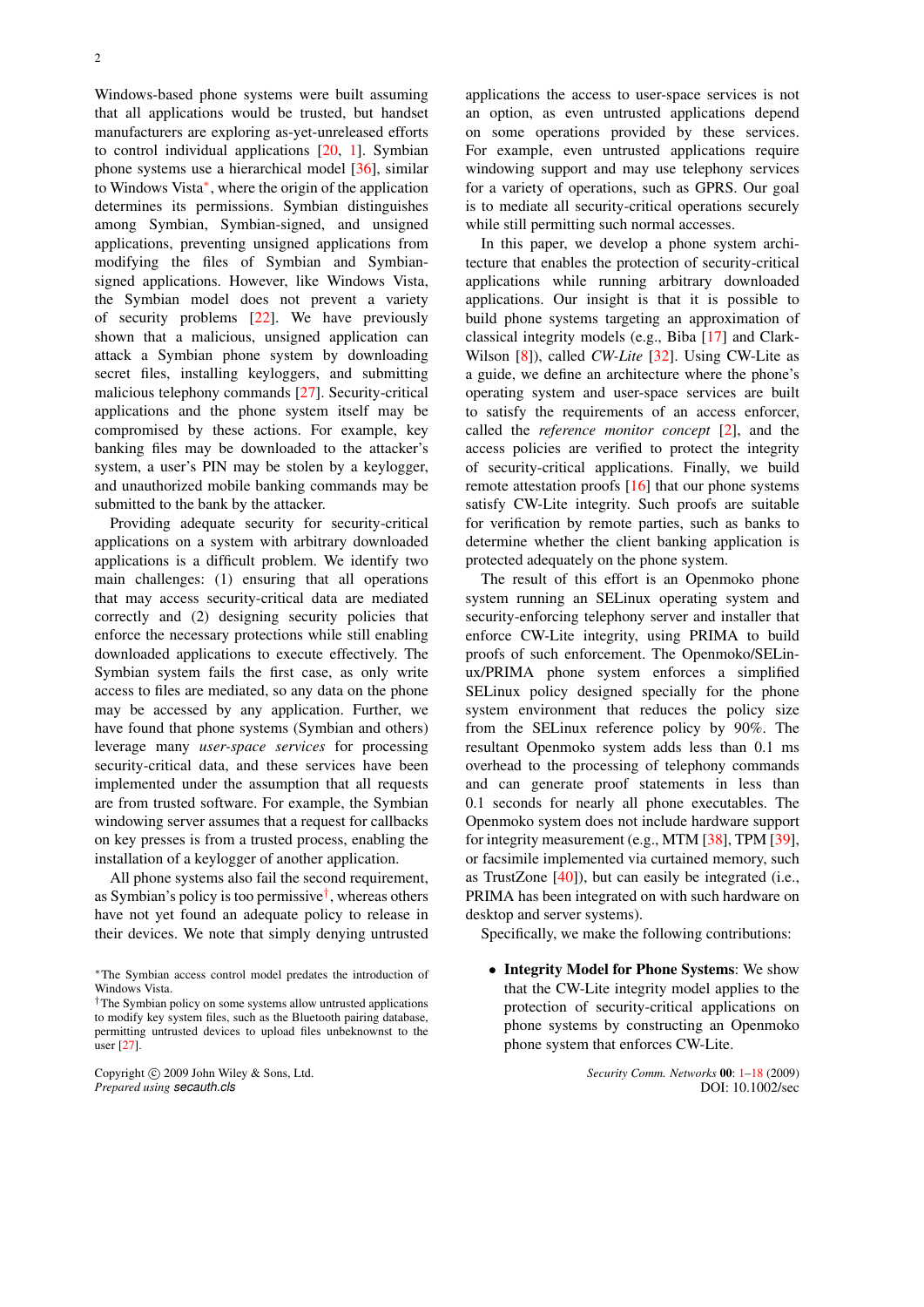- *•* Access Enforcement: We provide mediation of installation, telephony, and audio subsystem operations that access security-critical data on the phone system. The Openmoko software installer and telephony server gsmd are augmented to protect security-critical applications, and we leverage mediation provided by the Linux Security Modules interface [\[42\]](#page-17-20) and SELinux conditional policy enforcement to control audio access.
- *•* Mandatory Access Control Policy: We define a simplified SELinux mandatory access control policy for protecting security-critical applications using the mediation described above. This policy enables enforcement of CW-Lite integrity with a policy 90% smaller than the SELinux reference policy.
- *•* Integrity Measurement: We generate a proof that the resultant system satisfies CW-Lite integrity sufficient for creating a remote attestation using trusted computing hardware. We extend the SELinux system to add the Policy-Reduced Integrity Measurement Architecture [\[16\]](#page-17-16) (PRIMA), an extension of the Linux Integrity Measurement Architecture [\[31\]](#page-17-21).

This paper is structured as follows. In Section [2,](#page-2-0) we outline a phone system that runs both security-critical applications and arbitrary downloaded applications. In Section [3,](#page-3-0) we discuss related work and tie our work to past work in related topics. In Section [4,](#page-4-0) we define the security architecture for enforcing protection of security-critical applications and their data. In Section [5,](#page-7-0) we describe the implementation of this architecture, highlighting the contributions listed above. In Section [6,](#page-13-0) we evaluate the security, performance, and ease-of-configuring our system. Finally, Section [7](#page-16-0) describes future work and concludes the paper.

# <span id="page-2-0"></span>**2. Problem Definition**

In this section, we first classify the major players in a mobile phone system from a security perspective, and identify their interactions and the potential security problems that stem from these interactions. We then define the security requirements for a solution to address these problems. In general, we expect a solution that ensures protection of the security-critical (trusted) applications in their use of operating system and user-space service resources in a system that also runs untrusted (e.g., downloaded) applications. Finally, we expect that phone systems that achieve

<span id="page-2-1"></span>

Fig. 1. Mobile phone systems consist of trusted applications, untrusted applications, user-space services that provide function to both trusted and untrusted applications, and the operating system. We prohibit untrusted applications from communicating with trusted applications

such requirements be capable of proving that to remote parties (e.g., the mobile banking client prove its phone system integrity to the bank).

We first classify the entities on the mobile phone system into four categories, as shown in Figure [1:](#page-2-1)

- *•* Trusted Applications: Trusted applications are the applications that are entrusted with the processing of security-critical data and performing security critical operations. These applications must not receive any untrusted inputs as described below because untrusted inputs may cause these applications to function in unexpected ways, leading to a compromise. Such applications can include both pre-installed and third-party applications, such as a mobile banking application. We assume that trusted third-party applications possess a certificate of trust from an acceptable authority.
- *•* Untrusted Applications: Untrusted applications are those that are not entrusted with any security-critical data. Such applications may be compromised without compromising the phone system. Such applications include third-party downloaded applications, but may also include pre-installed applications that do not perform security-critical operations.
- *•* User-Space Services: Phone systems typically consist of several user-space programs that provide services to other applications. Examples of these include the software installer, the telephony server, windowing server, GPS server, etc. These services cater to both trusted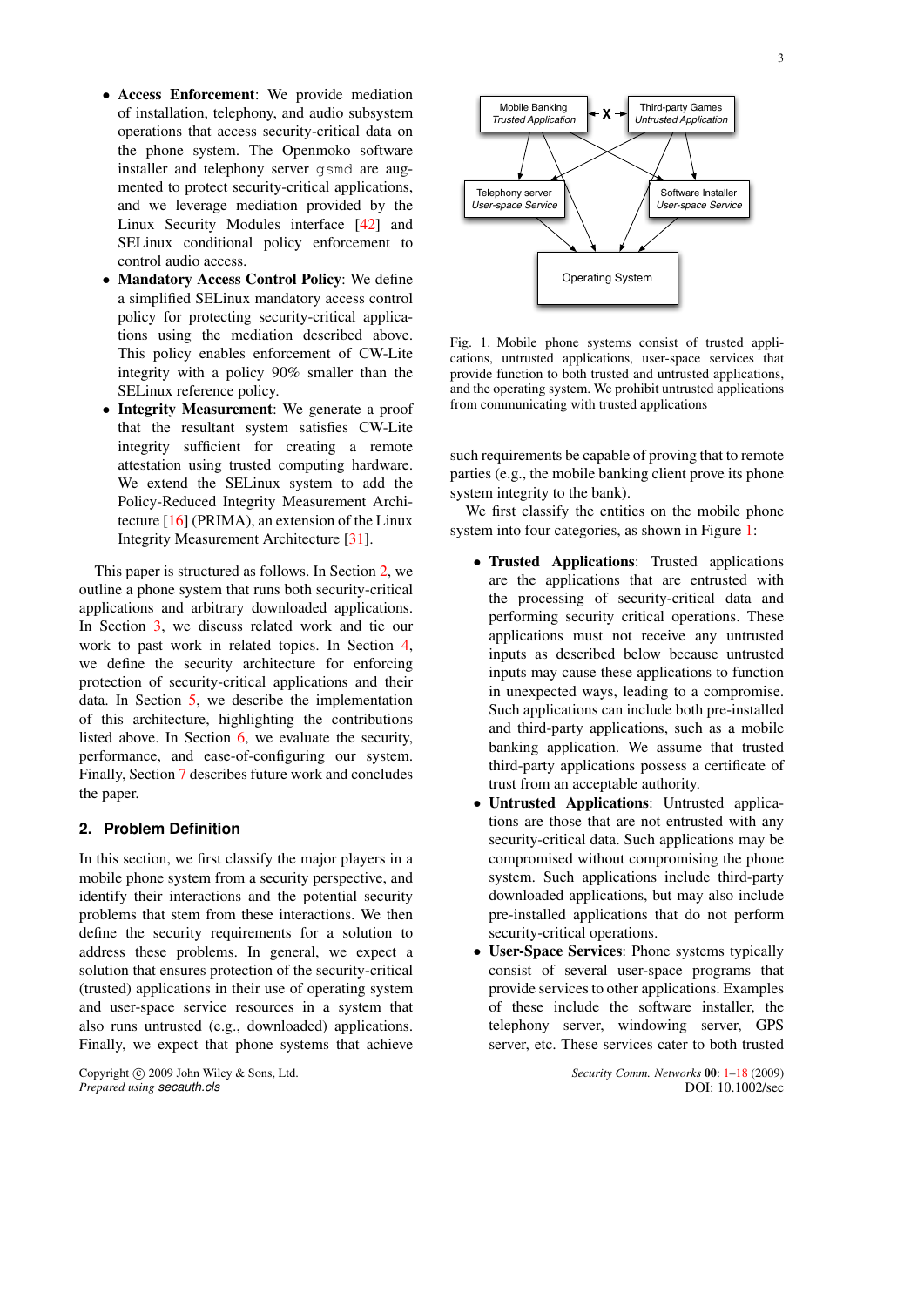and untrusted applications. Such services are also trusted in that if one is compromised, then the phone system is compromised.

• **Operating System:** The phone's operating system (e.g., Linux, Symbian, Windows Mobile, etc.) is also trusted.

These entities can interact as shown in Figure [1,](#page-2-1) leading to security problems as described below.

Untrusted and Trusted Interactions We prohibit untrusted applications from communicating with trusted applications directly or indirectly. This prohibition protects the secrecy and integrity of trusted applications. From an integrity perspective, such communication is undesirable because if an untrusted game or other malicious application is allowed to modify a file read by trusted application or send an IPC to a trusted application, then it may impact the integrity of that trusted application. From a secrecy perspective, we also prohibit flows from trusted applications to untrusted applications to prevent leakage security-critical data. In general, there is no need for a security-critical application to provide data to an untrusted application.

Untrusted and Service Interaction User-space services perform operations for both the trusted and untrusted applications. For example, an untrusted game may call the telephony server to check battery status or send GPRS data requests to its server, so some interaction with the telephony server must be permitted. In processing such requests, we expect that every user-space service will prohibit operations that would result in an information flow between a trusted and an untrusted application. This means that each user-space service must be able to mediate operations that may access security-critical data and that the service must enforce the expected access policy. In addition, each user-space service must protect itself from requests from untrusted applications, as userspace services are trusted by our trusted applications.

Untrusted and Operating System Interaction As for user-space services, both the trusted and untrusted applications, as well as the user-space services, may request that the operating system perform operations. For instance, the telephony server interacts with the audio subsystem in the OS to play voice. Even if an untrusted application is prevented from accessing a voice call in the telephony server, it may be able to interfere with voice call via the audio subsystem. To achieve comprehensive protection of trusted applications, we need to ensure that the operating system mediates access to all security-critical data according to the policy. Some OS's provide such mediation (e.g., Linux Security Modules [\[42\]](#page-17-20)). The challenges are to configure OS access control that supports phone systems and to handle dynamic changes, such as when a voice call terminates we may want to allow an untrusted game to play audio.

To address these concerns, we envision that the phone system will require an *integrity model* that will reflect the requirements above and will enable practical operation (e.g., access to user-space services by untrusted applications). The OS and user-space services must be capable of *enforcing* such a model, including a practical approach to *configure access policies* reflecting the model. Finally, the phone system requires a mechanism to *prove enforcement of the integrity model* to remote parties. We discuss why these are not addressed in current systems below.

#### <span id="page-3-0"></span>**3. Related Work**

Below, we review related work in integrity models, mandatory access control systems, user-level enforcement, and integrity measurement that is relevant to our problem statement. In general, current integrity models are too strict for phone systems and current access control methods are not used to enforce a verifiable integrity goal. Once we define a verifiable goal, we can design an integrity measurement approach to enable verification by remote parties.

Integrity Models The main problem with classical integrity models, such as Biba [\[17\]](#page-17-12), LOMAC [\[12\]](#page-17-22), and Clark-Wilson [\[8\]](#page-17-13), is their applicability to conventional systems, such as phone systems, that have trusted and untrusted processes. The Biba integrity model [\[17\]](#page-17-12) assigns integrity labels to processes and relates these labels in an integrity lattice. It follows a "no read down, no write up" model, thereby restricting any information flow from a lower integrity process to one of a higher integrity. Unfortunately, many critical applications, including software installers, read some low integrity data (e.g., requests). To permit critical applications to receive such data, Biba requires a separate, fully-assured guard process to sanitize the inputs, but such programs are not developed for conventional systems. LOMAC [\[12\]](#page-17-22) requires that a process drop its integrity level to that of the lowest integrity data it reads or executes, but this does not work for some processes, such as the telephony server, which must maintain high integrity after receiving low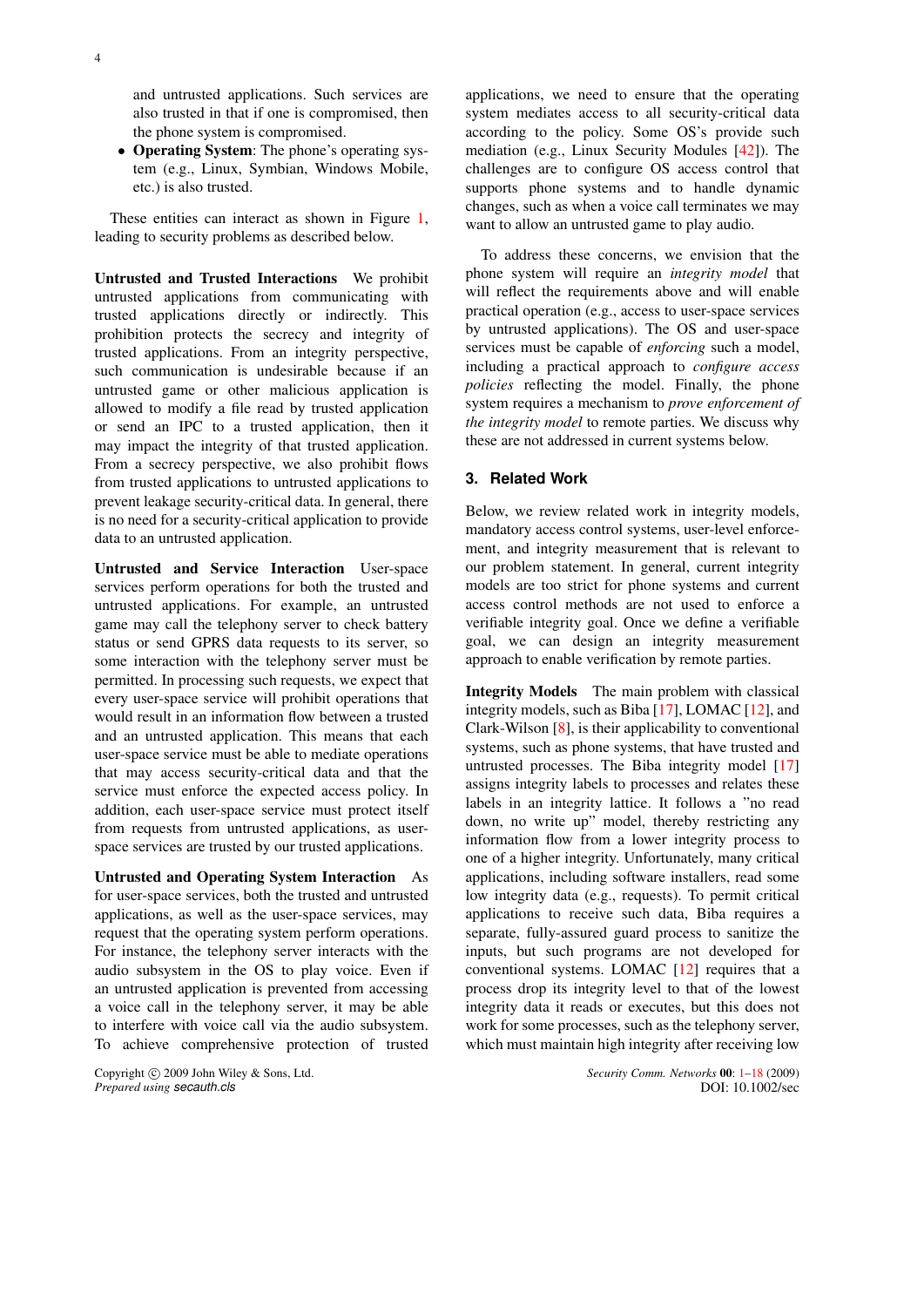integrity commands. We note that we can use LOMAC for software installers, but not all high integrity processes. Clark-Wilson integrity [\[8\]](#page-17-13) provides a more flexible alternative, by permitting processes to read low integrity data if they immediately discard or upgrade the data, but Clark-Wilson requires full formal assurance of such process's programs. Such assurance must be performed manually, so Clark-Wilson has not been applied to conventional systems.

Mandatory Access Control As mentioned in the Introduction, the developers of mobile phone systems have recognized that access control is a necessary feature, but current phone systems lack a mandatory access control approach that can be used to ensure enforcement of a precise security goal. Mandatory access control (MAC) enables the system (i.e., administrator or distributor) to define the access control policy for its processes, thus preventing a compromised process from compromising the entire system. While MAC systems originated with Multics, and there have been several implemented since, current examples of such MAC systems include Trusted Solaris, SELinux, and Apparmor (Linux), and variants of SELinux for BSDs and Mac OS X. Most prior MAC systems have focused on enforcing the multilevel security (MLS) policy, which provides verifiable enforcement of secrecy, but integrity protection is handled in an ad hoc manner. Trusted Solaris [\[35\]](#page-17-23) continues this focus. Novell AppArmor [\[23\]](#page-17-24) uses LSM hooks to prevent remote network attacks from compromising the system by confining network-facing daemons. However, AppArmor does not prevent attacks from downloaded applications, which is key on phone systems. SELinux is a general MAC system, which can be applied to a variety of security goals. In the past, it has been applied to least privilege (strict policy), MLS, and containment of network-facing daemons along the lines of Apparmor (targeted policy). None of these policies addresses a verifiable integrity policy, but since SELinux is general and comprehensive, we plan to apply it to our integrity goal. The SELinux approach can result in large policies, however. The current SELinux policies are approximately 3MB in size, containing over 2000 types and between 50,000 to 100,000 permission assignments.

User-Level Access Enforcement Until recently, security researchers focused solely on the enforcement provided by the operating system. However, it has become clear that there are several user-space programs that are entrusted with enforcing the system security policy. For example, SELinux/MLS identified 34 programs that are trusted by SElinux to enforce MLS on their execution. Work is underway to extend several programs with a satisfactory reference monitor [\[2\]](#page-17-15) implementation to justify such trust, such as for Linux user space services gconf [\[7\]](#page-17-25). XServer [\[41\]](#page-17-26), etc. Phone systems bring additional programs that deal with security-critical phone operations or user data, and these programs also will need such enforcement. We identify two such phone applications, namely the telephony server gsmd and the software installer opkg, on the Openmoko platform.

Integrity Measurement The idea of integrity measurement is to measure every event that impacts the integrity of the system, and send a proof of these events to a remote party who determines whether these events result in a high integrity system. Most integrity measurement approaches focus solely on the code run by a system  $[10]$   $[31]$   $[9]$   $[34]$ , although integrity models tell us that all inputs determine the integrity of a process. Thus, should a high integrity application use low integrity data and be compromised, this would not be reflected by such approaches. Integrity measurement approaches that also measure data usage, such as Bind [\[33\]](#page-17-30) and Flicker [\[19\]](#page-17-31), measure only a single computation and its inputs, resulting in significant restrictions in the types of systems that can be attested. We aim to develop integrity measurement for a comprehensive integrity model, enabling attestations for phone systems.

# <span id="page-4-0"></span>**4. Architecture**

Figure [2](#page-5-0) shows our proposed security architecture layered on the phone system shown in Figure [1.](#page-2-1) The security architecture consists of the following components:

Integrity Model We apply the *CW-Lite integrity model* [\[32\]](#page-17-14), an approximation of the Clark-Wilson integrity model [\[8\]](#page-17-13), as our security model. The use of CW-Lite guides the development of access policies (described below) and motivates the requirement for user-space services to use filtering interfaces to securely receive input from untrusted applications. We assume that phone system operating systems also use filtering interfaces to receive input from untrusted applications (not shown).

Reference Monitor We apply *reference monitors* [\[2\]](#page-17-15) to enforce access control in user-space services and the operating system. We require that any

Copyright  $\odot$  2009 John Wiley & Sons, Ltd. *Prepared using secauth.cls*

*Security Comm. Networks* 00: [1](#page-0-0)[–18](#page-17-0) (2009) DOI: 10.1002/sec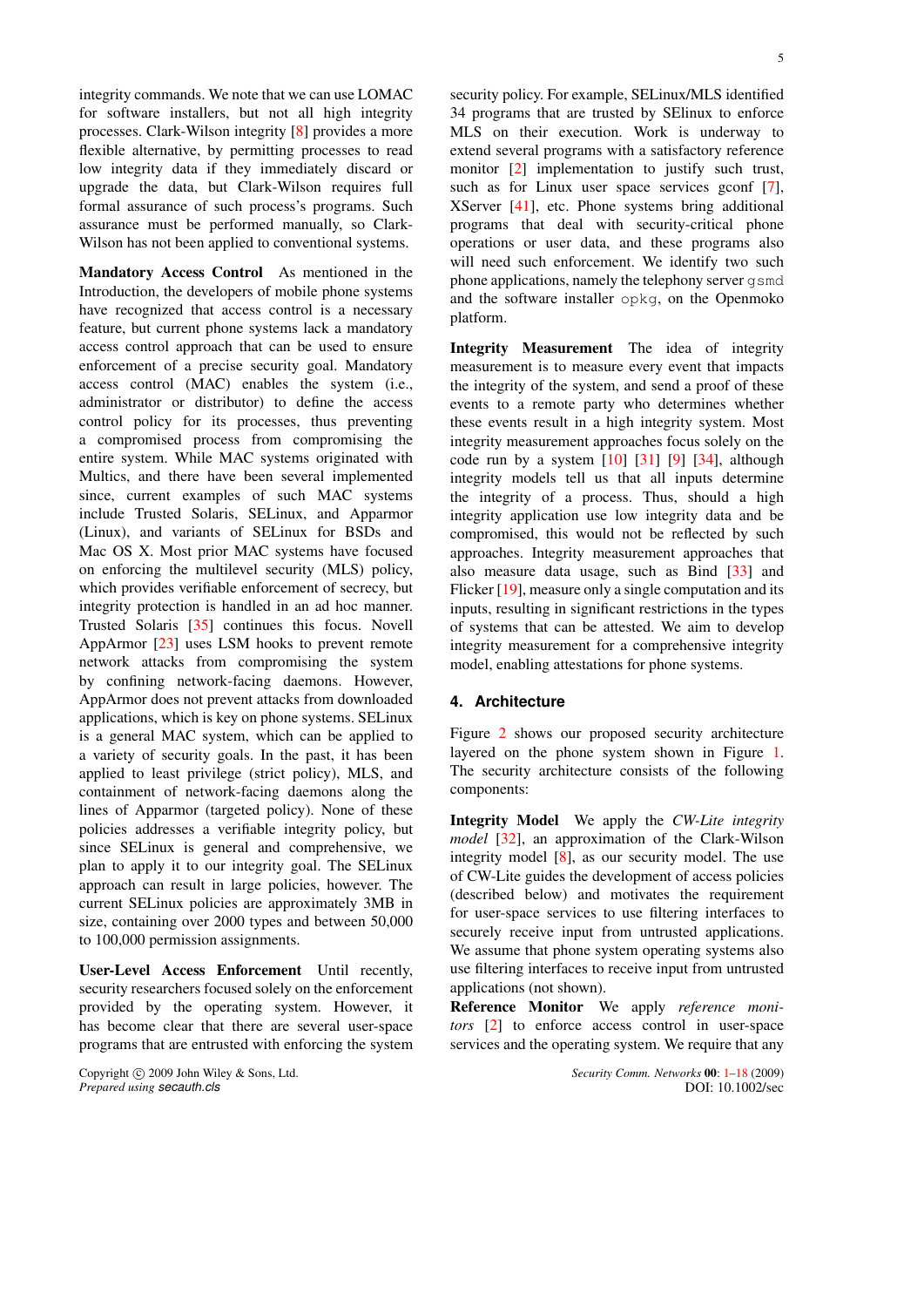<span id="page-5-0"></span>

Fig. 2. Our security architecture introduces the following concepts to a mobile phone system: (1) the *CW-Lite integrity* model, which defines our integrity goal (no flow from untrusted to trusted and filtering of untrusted inputs for OS and services); (2) *reference monitoring* in userspace services as well as the OS; (3) *mandatory access control* policies for the user-space services and the OS; and (4) *integrity measurement* in the OS to build proofs of enforcement of CW-Lite integrity.

phone system operating system itself have a reference monitor that mediates access to all resources within the system. We also extend reference monitoring into user-space services by adding mediation hooks that control access to security-critical operations. For phone systems, we will show how to add reference monitoring to its installer and telephony server.

MAC Policy We design *mandatory access control* (MAC) policies that implement the CW-Lite integrity model for the operating system and user-space services. These policies isolate trusted and untrusted applications in their use of service and OS resources. Where the system only provides a single resource (e.g., audio), MAC policies ensure that no untrusted application may use that resource if any trusted application is. Unlike prior comprehensive MAC policies for practical systems, our policy design aims for simplicity.

Integrity Measurement We provide an *integrity measurement system* to generate proofs of CW-Lite integrity. We use the Policy-Reduced Integrity Measurement Architecture [\[16,](#page-17-16) [21\]](#page-17-32) (PRIMA) as the integrity measurement system. PRIMA is designed to build CW-Lite proofs, and we examine the efficacy of building such proofs for phone systems.

#### 4.1. CW-Lite Integrity Model

We propose to use the CW-Lite integrity model as the basis for the security architecture of our phone system [\[32\]](#page-17-14). CW-Lite is an approximation of the Clark-Wilson integrity model [\[8\]](#page-17-13) that provides a comprehensive view of integrity that is possible to deploy on commercial systems. Using CW-Lite, we can provide comprehensive and practical integrity protection for the trusted applications, user-space services, and the operating system of a phone system.

It is difficult to ensure the integrity of phone systems because many high integrity components are accessible to low integrity components. This is especially a problem on phone systems where arbitrary applications may be downloaded. In defining a phone systems architecture, we made an explicit distinction between trusted applications and userspace services, which we leverage for defining integrity requirements. As mentioned in Section [2,](#page-2-0) trusted applications must be isolated from untrusted applications, but user-space services and the operating system provide interfaces that both the untrusted and trusted applications may use. Yet, we depend on the user-space services and operating system to protect themselves from inputs from untrusted applications, as well as enforcing an access control policy that ensures their mutual isolation.

The CW-Lite integrity model approximates the Clark-Wilson integrity model rule that describes how a high integrity process must handle low integrity inputs securely (rule C5 from Clark-Wilson integrity model [\[8\]](#page-17-13) paraphrased): a high integrity process that reads low integrity data must either upgrade the integrity of that data or discard that data immediately. Clark-Wilson requires full formal assurance of such high integrity processes, but such assurance has not become practical. CW-Lite aims for the spirit of this integrity rule, given the practical situation.

Definition 4.1 *CW-Lite integrity is preserved for a subject s if: (1) all high integrity objects meet integrity requirements initially (i.e., Clark-Wilson* integrity verification procedure requirement*); (2) all trusted code is identifiable as high integrity (e.g., from its hash value); and (3) all information flows from subjects of lower integrity x to a specific interface I are filtered:*

$$
flow(x, s, I) \land \neg filter(s, I) \rightarrow (int(x) \geq int(s))
$$

*where: (1) flow*(*x, s, I*) *defines an information flow from x to s through interface I*; (2)  $filter(s, I)$ *implies that subject s filters input at interface I; and*

Copyright  $\odot$  2009 John Wiley & Sons, Ltd. *Prepared using secauth.cls*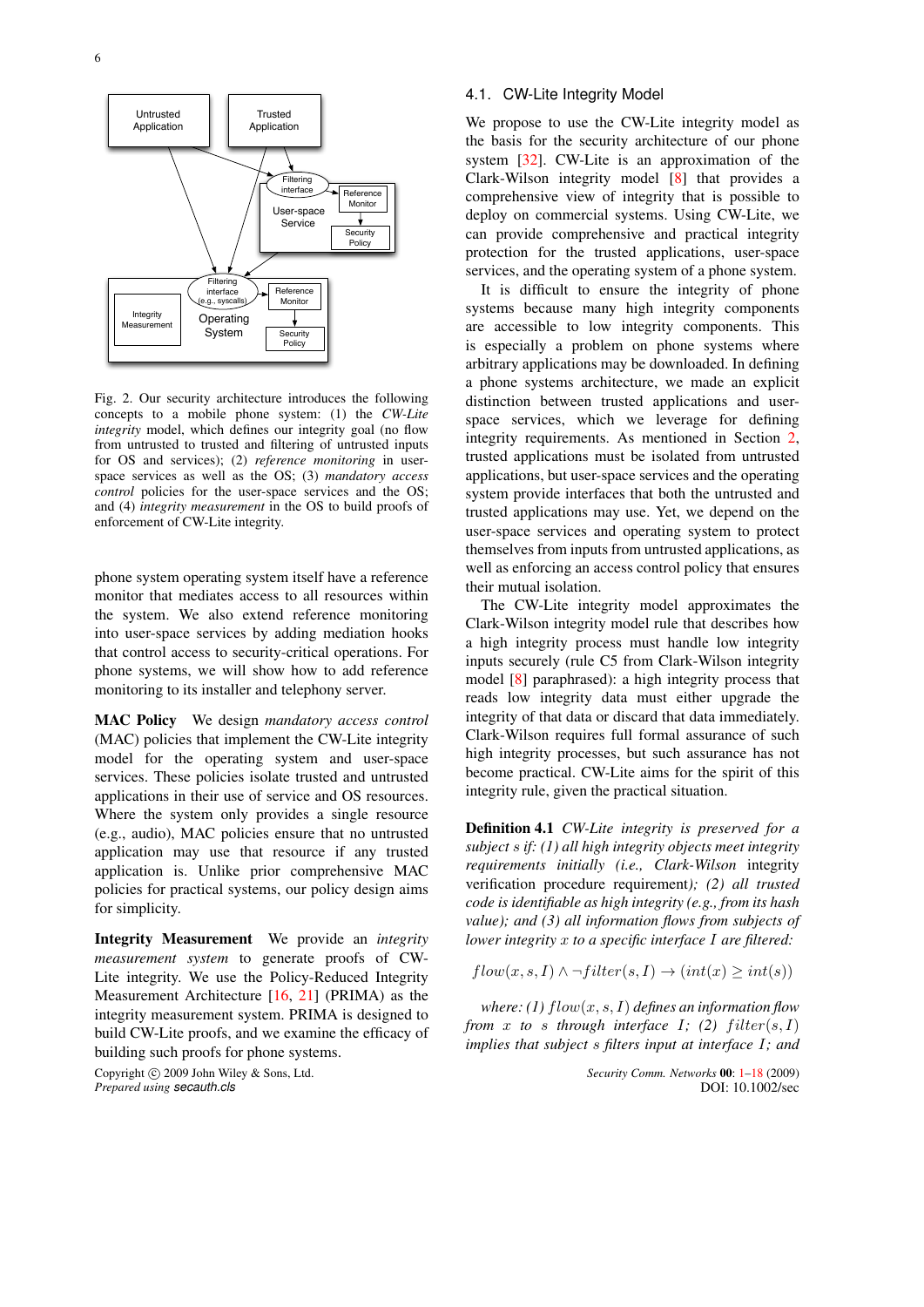# *(3)*  $int(x)$  *and*  $int(s)$  *are the integrity levels of x and s, respectively.*

Our previous experiments have shown that high integrity processes receive untrusted inputs through only a small number of interfaces [\[32\]](#page-17-14). The idea is that these high integrity processes make these few interfaces into filtering interfaces, so these interfaces can be designed to satisfy the requirement of immediate upgrading or discarding of data. Thus, CW-Lite makes integrity comprehensive in practical systems, and motivates system implementors to focus on the risk areas, where untrusted inputs are provided. We envision that a practical, comprehensive view of integrity with known risks is far superior to an incomplete view that lacks knowledge of risks (i.e., the current situation).

The CW-Lite model satisfies the security requirements we desire for phone systems. First, the CW-Lite model ensures that there is no flow of data from untrusted to trusted applications: trusted applications have no filtering interfaces, so they cannot legally receive any untrusted inputs *[‡](#page-6-0)*. Second, CW-Lite ensures that even services that accept untrusted input must only do so via filtering interfaces that protect their integrity. Third, CW-Lite ensures that the operating system must also protect itself from untrusted inputs (e.g., via system calls). We assume that operating system filtering is already present. In this paper, we focus on some specific applications and services and show how policies over these can be designed to satisfy CW-Lite.

#### 4.2. Enforcement via Reference Monitoring

We require that the phone systems enforce CW-Lite integrity. To do this, all the mechanisms that may provide untrusted applications with access to the security-critical data of trusted applications must be controlled according to the CW-Lite integrity model. We claim that placing *reference monitoring* in userspace services and the operating system is necessary to provide proper enforcement of CW-Lite.

The *reference monitor concept* [\[2\]](#page-17-15) defines requirements for enforcing an access control policy correctly. First, access control enforcement must provide *complete mediation*. In our case, all the OS and userspace service operations that enable access to securitycritical data must be mediated. Second, access control enforcement must be *tamperproof*, so the OS and userspace services must protect themselves from untrusted application requests. Also, the OS and user-space services must protect their access control policies. *Mandatory access control* policies [\[11\]](#page-17-33), which are only configurable by the system, prevent tampering by applications. Third, the overall system must be *simple enough to prove correct* according to the integrity model. For this, we must verify that the enforcement mechanism is correct and that the MAC policy enforces the intended security goal. In our case, the integrity model will drive the design of the MAC policy.

For a phone system, we leverage SELinux as the reference monitor for the operating system and add reference monitoring to two phone systemspecific entities, the installer and telephony server. The SELinux community has made significant progress on extending a number of general-purpose, userspace services with reference monitoring, such as the windowing server [\[41\]](#page-17-26), configuration server [\[7\]](#page-17-25), and interprocess communication server [\[15\]](#page-17-34). Thus, we will focus on the phone-specific services. To achieve reference monitor guarantees, we will perform the following tasks. First, we will extend an installer and a telephony server with reference monitor interfaces for which we can validate complete mediation. Second, we will verify that the deployment and execution of such services are protected from tampering through design of the MAC policy (more below). Finally, we will verify that the code of the two services satisfies a correctness property and the MAC policies satisfy CW-Lite (more below). Verifying that a program meets a general property is intractable, but we design our to services in such a way that we can claim they are correct if SELinux is correct.

## 4.3. Mandatory Access Control Policy

Once we have mediation, we need the reference monitoring to enforce a policy that satisfies CW-Lite. We note that we require a mandatory access control (MAC) policy to ensure that applications may not tamper with the policy (i.e., to meet the tamperproof requirement of a reference monitor). The policy must: (1) ensure that the untrusted applications cannot access trusted application data; (2) enable correctly synchronized access when the system provides only a single object (e.g., audio); and (3) ensure that untrusted applications can only communicate with user-space services via filtering interfaces. The resulting policy should also be much simpler than that of a comprehensive MAC system

<span id="page-6-0"></span>*<sup>‡</sup>*CW-Lite does not enforce secrecy, but we will also prevent flow from trusted applications to untrusted applications in the design of our policies.

Copyright  $\odot$  2009 John Wiley & Sons, Ltd. *Prepared using secauth.cls*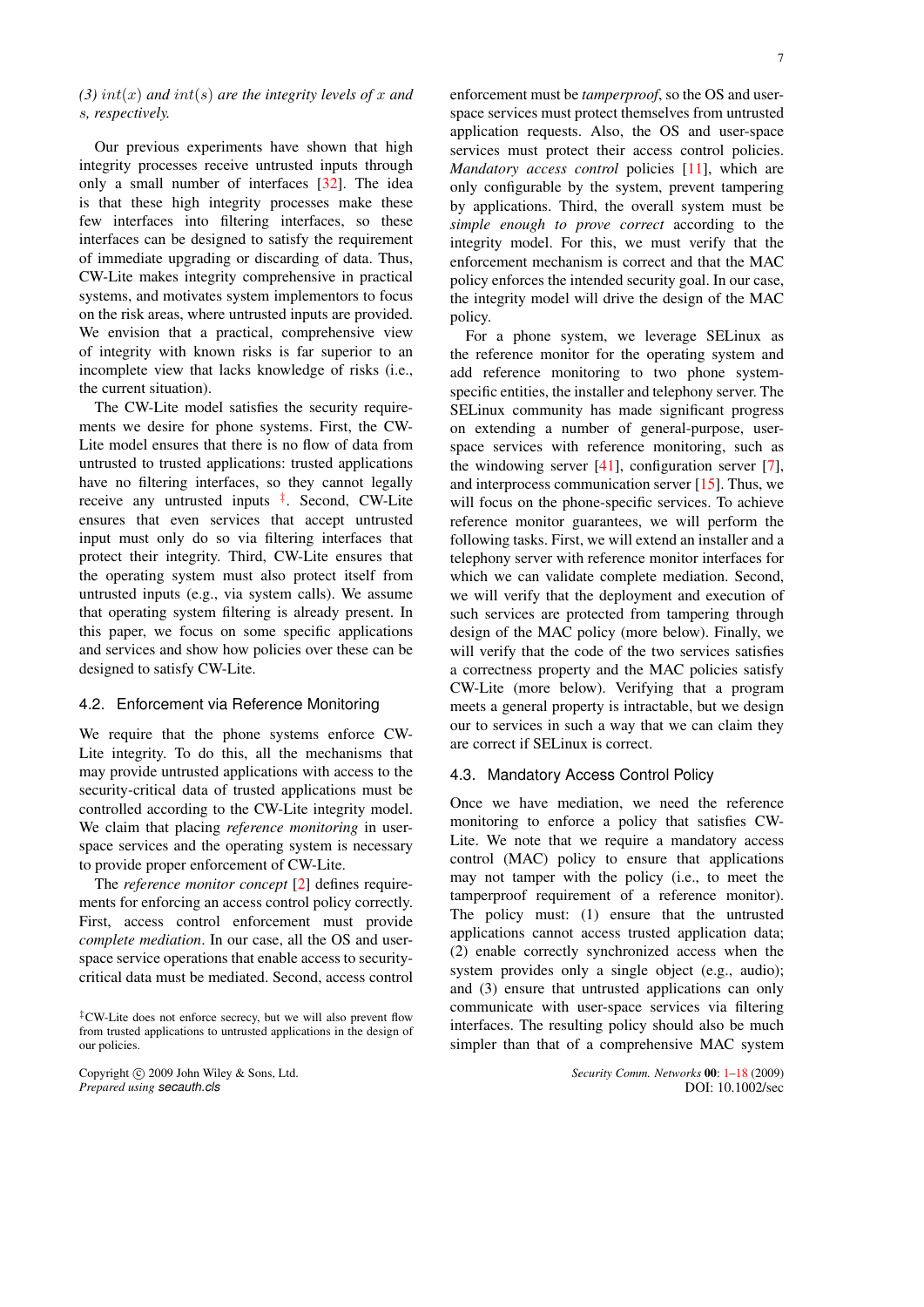for commercial deployment (i.e., significantly simpler than the SELinux reference policy).

We propose a MAC policy consisting of three labels: trusted, untrusted, and cw\_trusted. All trusted applications run under the trusted label, and all the data that they generate inherits that label*[§](#page-7-1)*. Analogously, all untrusted applications run with the untrusted label. The cw\_trusted label applies to the user-space services that use filtering interfaces to protect themselves from untrusted input. These services are trusted to perform security-sensitive operations, but may receive untrusted inputs. We identify two ways to enforce filtering of such inputs in these services. First, a service may leverage the OS's MAC enforcement by switching to the cw\_trusted label prior to accessing any untrusted inputs, signaling its intention to the OS [\[32\]](#page-17-14). The OS then would know that the application intends to filter any input it receives while it runs under that label. For example, an installer service transitions to cw\_trusted before it opens the installation file, which may be untrusted. A less intrusive alternative is to label the service process as cw\_trusted for its entire run. In this case, the installer service runs as cw\_trusted from its initiation, but it must guarantee that it always accesses low integrity data via filtering interfaces. More code must be trusted in the second case, as the installer would have to determine the label of all data it accesses, preventing the access of low integrity data unless a filtering interface is used.

The resultant policy satisfies CW-Lite integrity, as trusted applications cannot access untrusted data (and vice versa), and services can only accept untrusted input via filtering interfaces. This policy model is much simpler than commercial MAC policies that enforce integrity. In these policies (e.g., SELinux [\[24\]](#page-17-35)), each service and application would have its own label and associated policy rules. This results in many thousands of rules in the SELinux reference policy. As the phone system integrity depends on all its trusted applications, this is directly specified in this labeling, resulting in a significant simplification of MAC policy while providing comprehensive integrity.

## <span id="page-7-2"></span>4.4. Integrity Proofs

Finally, we want to prove that the phone system satisfies CW-Lite integrity to remote parties. Our architecture uses an integrity measurement system module located in the operating system to build such proofs. The integrity measurement system must ensure that a valid proof is only possible if a phone system actually satisfies CW-Lite integrity. It turns out that such proofs are only slightly different than those that build proofs for code integrity only [\[14,](#page-17-36) [9\]](#page-17-28).

We use the Policy-Reduced Integrity Measurement Architecture [\[16\]](#page-17-16) (PRIMA) to build proofs of CW-Lite integrity. PRIMA justifies CW-Lite integrity by identifying: (1) the *trusted labels* for the subjects and objects that are trusted in a system (e.g., trusted and cw trusted); (2) the *trusted subject code* that runs under trusted labels; and (3) the *MAC policy* that defines the system information flows. With the first two sets of measurements, a remote party can verify that trusted applications and user-space services run trusted code. With the third measurement, a remote party can verify that these processes can only perform operations that result in information flows that adhere to CW-Lite integrity. Note that we do not need to measure the runtime use of filtering interfaces. The code measurement must justify that each service only accepts untrusted input via a filtering interface and that the filtering interface is acceptable.

Unlike the original PRIMA prototype [\[16\]](#page-17-16), the MAC policies of the user-space services as well as the operating system must be measured. Fortunately, the only significant differences between the two are the types of objects and operations. These can be normalized to information flow operations, as described in the implementation.

## <span id="page-7-0"></span>**5. Implementation**

In this section, we describe the implementation of our proposed architecture on the Openmoko 2007.2 platform of the Openmoko-based Neo1973 phone [\[26\]](#page-17-37) which uses a Samsung S3C2410 processor. Openmoko uses a Linux operating system with drivers customized for the mobile phone, and all the software on the phone is open-source. It runs a Linux 2.6 kernel, but SELinux is not enabled in the Openmoko distribution. We enabled SELinux, and designed a CW-Lite SELinux policy for the phone. We will describe our modifications to the installer (opkg) and telephony (gsmd) user-space services on the OM 2007.2 version of Openmoko to implement CW-Lite integrity. The Linux kernel does not yet support integrity measurement by default, but we leveraged the Linux Integrity Measurement Architecture patch to construct a PRIMA kernel

<span id="page-7-1"></span>*<sup>§</sup>*If the resulting trusted computing base becomes too large, we could also separate trusted system processing from trusted phone application processing into two labels (where the system is higher integrity than applications), but that has not become necessary yet.

Copyright  $\odot$  2009 John Wiley & Sons, Ltd. *Prepared using secauth.cls*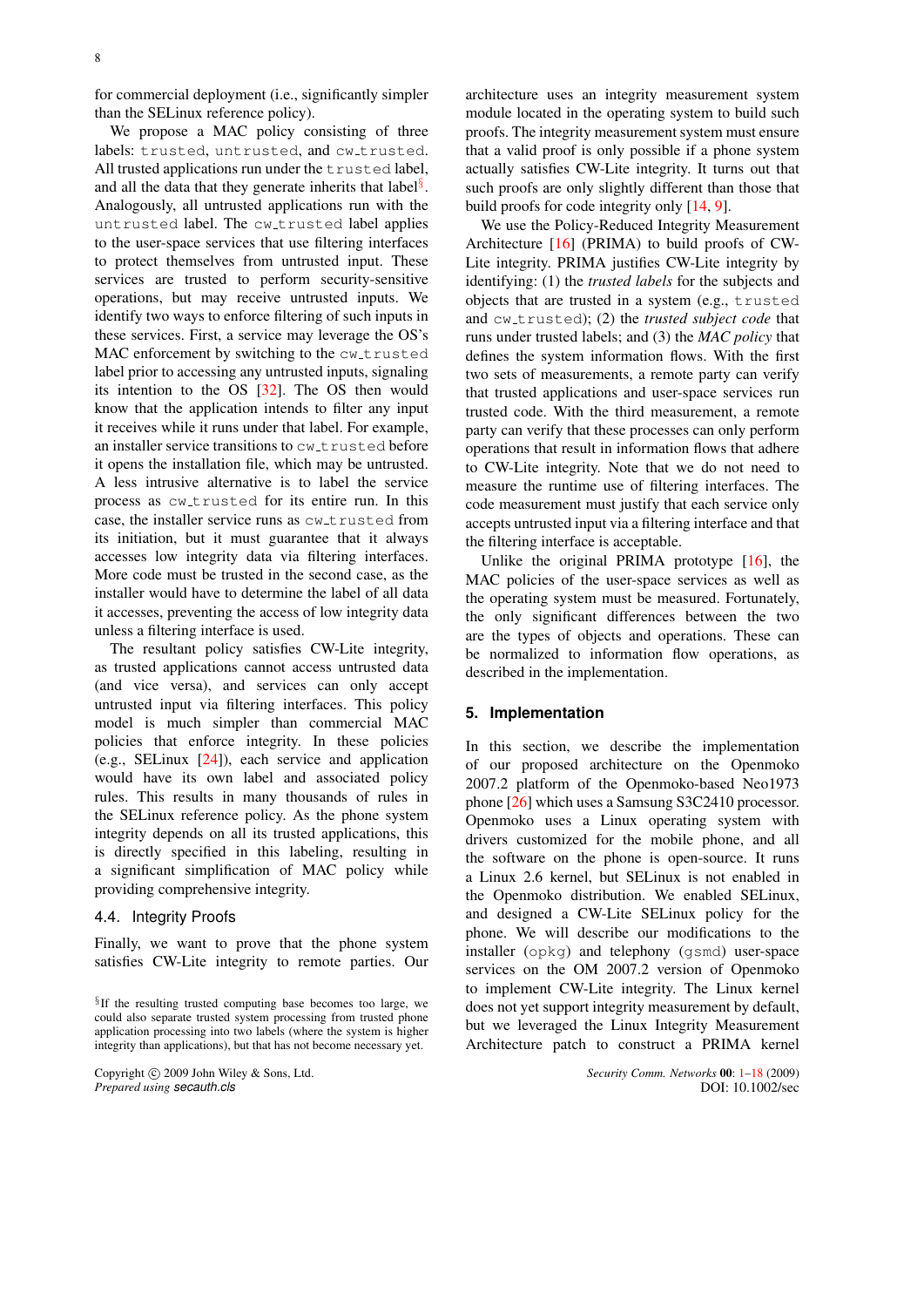<span id="page-8-0"></span>

Fig. 3. The software installation process

library that was integrated with SELinux. While we have implemented our solution on the Openmoko Platform, it should apply to any Linux phone system, and CW-Lite is an appropriate model for guiding configuration in general.

## 5.1. Implementing the CW-Lite Model

#### *5.1.1. SELinux*

In order to enforce mandatory access control on the phone, we chose to use SELinux, a kernel module that implements the Linux Security Modules framework (LSM). The LSM framework consists of a set of hooks placed inside the kernel to mediate access to kernel objects. When a hook is invoked, the installed LSM (e.g., SELinux) is invoked to authorize the operation defined by the hook for the caller. There is a security server which is responsible for making access decisions using the encapsulated security policy. SELinux enforces a mandatory access control policy based on an extended Type Enforcement model [\[4\]](#page-17-38). The traditional TE model has subject types (e.g., processes) and object types (e.g., sockets), and access control is represented by the permissions of the subject types to the object types. All objects are an instance of a particular class (i.e., data type), which has its own set of operations. An SELinux permission associates a type, a class, and an operation set (a subset of the class's operations). Permissions are assigned to subject types using an allow statement.

## *5.1.2. Specifying a CW-Lite SELinux policy*

We modified the Openmoko Linux 2.6 kernel to enable SELinux support. Normally, SELinux policies are very complex and involve thousands of types and even more access rules between those types, but our classification based on four application types in Section [2](#page-2-0) provided us with the means to simplify the policy. We specify a coarse grained policy with four SELinux types: trusted t for trusted applications, untrusted t for untrusted applications, kernel\_t for the OS, and cwtrusted t for user-space services, so named because of their CW-Lite filtering.

## *5.1.3. CW-Lite for the Software Installer*

In order to demonstrate the use of CW-Lite on the phone, we consider the OM 2007.2 software installer, opkg, as an example of a service that needs a filtering interface to handle untrusted input. The modified software installation process is shown in Figure [3.](#page-8-0) The software installer is entrusted with the task of installing and updating software packages. As a result, it ends up being the entrypoint for all new software on the system, so the integrity of the system depends on the integrity of the software installer. Any application can invoke the installer (trusted t or untrusted\_t), but only a trusted installer can install package files that are labeled either  $true$ However, a trusted installer may also be invoked to install untrusted packages, resulting in the installer process receiving untrusted input that it must filter. A filtering interface, placed at the point where the installer accepts a package request is provided to protect the installer. When a process invokes the installer, the following sequence of actions are taken:

1. Either an untrusted\_t or trusted\_t process can execute an opkg install. We describe the two cases. First, when invoked from an untrusted process, opkg runs as untrusted t (i.e., no transition). Second, when invoked from a trusted process, opkg runs as a user-space service under cw\_trusted\_t, as it can install either trusted or untrusted packages. Of course, the installer must be trusted to filter the untrusted input of an untrusted package. A combination of SELinux rules enables the resultant process to run under

<span id="page-8-1"></span>*¶*We assume that an orthogonal tool has saved a package file, labeling it trusted or untrusted based on its requirements (e.g., signed package).

Copyright  $\odot$  2009 John Wiley & Sons, Ltd. *Prepared using secauth.cls*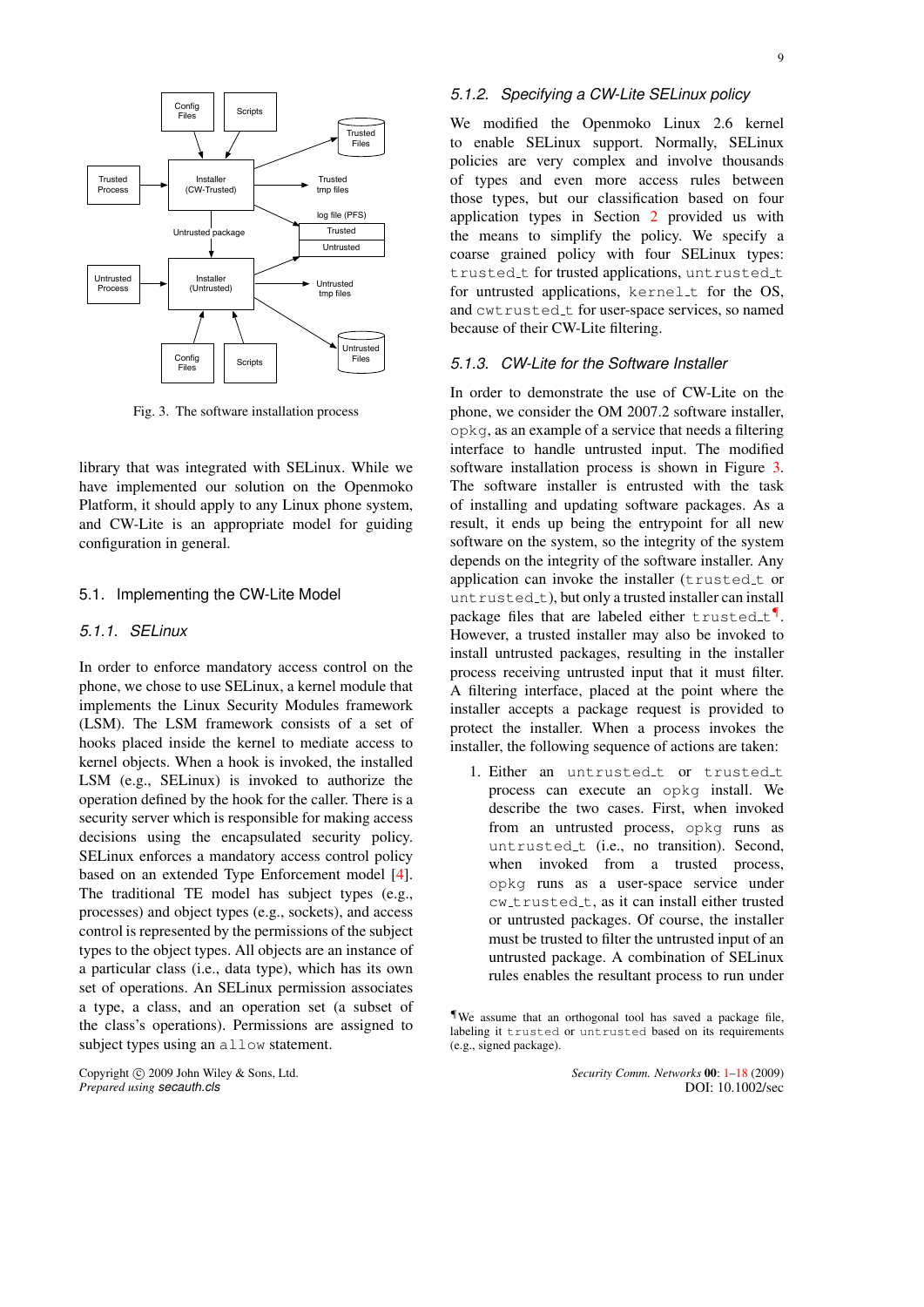the appropriate SELinux type depending on the situation, as shown below.

```
allow {trusted_t untrusted_t}
   priv_c w_e xec_t: file \{getattr exec };
type_transition trusted_t
   priv_c w R R c t : process
   cw_trusted_t:
allow trusted_t priv_cw_exec_t:
    process transition ;
allow cw_trusted_t
   priv _ c w _ e x e c _ t : file
    entrypoint ;
allow cw_trusted_t {untrusted_t
     trusted t } : file { read } ;
```
The first rule states that trusted t and untrusted t processes can execute opkg, a priv\_cw\_exec\_t file. However, only the trusted process can cause a transition of the resulting process to cw\_trusted\_t (i.e., an escalation of permissions to accept untrusted input) via the remaining rules. The second rule states that when a trusted process executes a priv cw exec t file, the resultant process should attempt to transition to cw\_trusted\_t. The third rule authorizes the newly executed process's transition from trusted\_t when executing a priv\_cw\_exec\_t file. The fourth rule allows the cw\_trusted\_t process to execute the opkg. Finally, the fifth rule permits the cw\_trusted\_t installer to access trusted or untrusted package files.

2. The installer must filter the input arguments provided by the calling process, as it may be run at cw\_trusted\_t and its input package may be untrusted. Fortunately, opkg has a relatively simple interface, enabling specification of the operation (e.g., install, remove, update, etc.) and the package file. The installer knows it is filtering based on its SELinux type, cw\_trusted\_t. This filtering interface allows the installer to determine the label of the package to be installed, and reduce its privileges when installing an untrusted package by changing its subject to untrusted\_t. This ensures that no trusted files are modified by the installation of an untrusted package. We achieve the dynamic transition using a function called setcon in SELinux.

The integrity of the installer is protected by its filtering interface, so any process can invoke it. The

<span id="page-9-0"></span>

Fig. 4. This diagram shows the enforcement components in the gsmd and the operating system

integrity of the installation process is protected by the installer lowering its privileges for the installation of untrusted packages, preventing the modification of trusted files when an untrusted package is installed.

## 5.2. User-Space Reference Monitors

To demonstrate how we implement a complete reference monitor into a legacy user-space service, we consider the telephony server on the Openmoko system, called the GSM daemon or gsmd. The architecture of the resulting enforcement is shown in Figure [4.](#page-9-0)

#### *5.2.1. GSM Daemon Processing*

The GSM daemon enables applications to use phone capabilities implemented by the GSM modem. User applications typically contact the GSM daemon using the libgsmd library, which is an abstraction layer that wraps the instruction protocol with a simple API. There is also a gsmd command shell tool that gives the user interactive control over the daemon and is used for testing and debugging. In all cases, requests are submitted over a UNIX domain socket.

A wide range of functionality is accessible through the GSM daemon, including the ability to dial and answer calls, toggle the phone's vibration mode, detect signal strength, read and send SMS messages, and retrieve the phone's battery status. Recall that both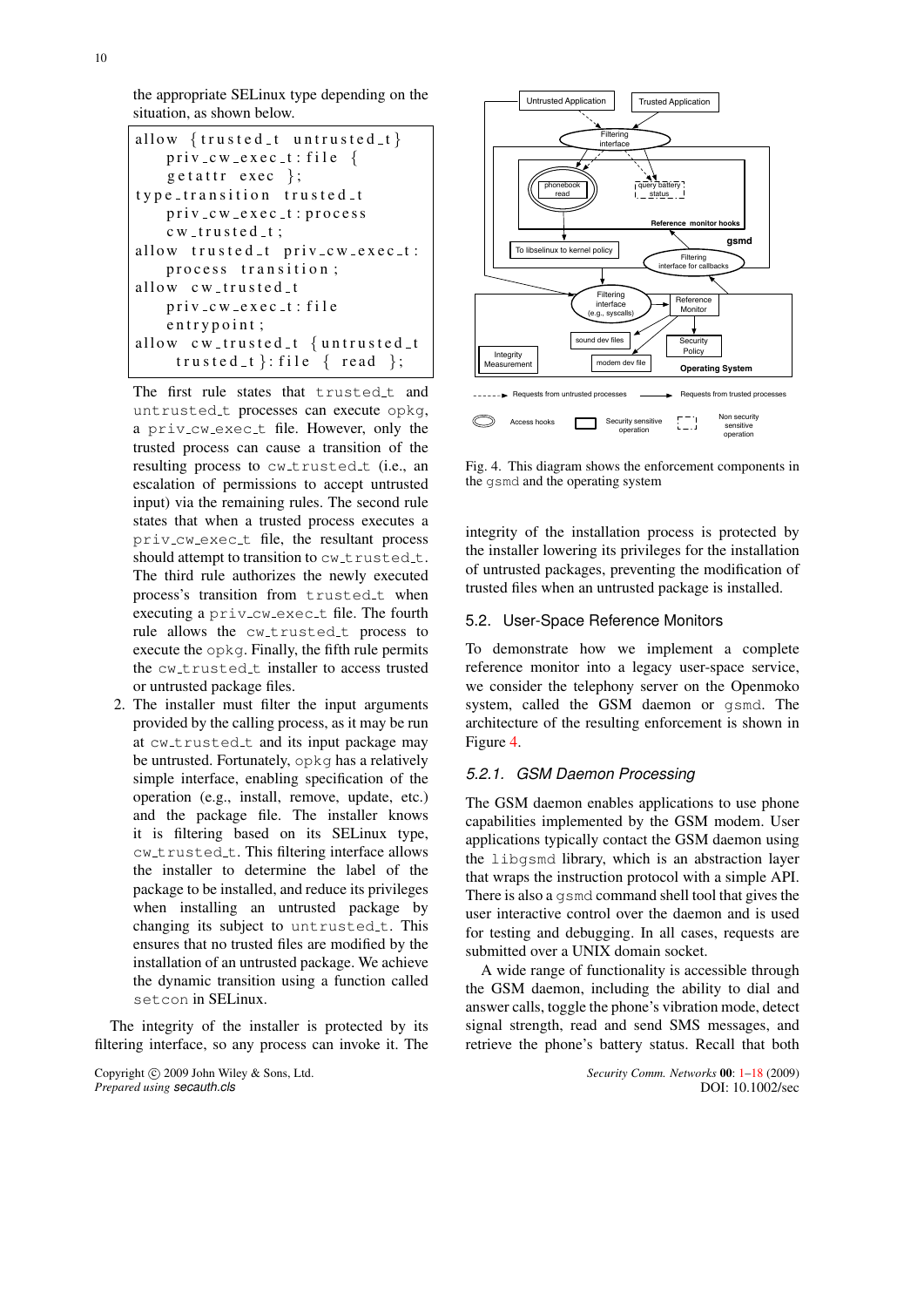trusted and untrusted applications may use the GSM daemon's operations, where some operations, such as voice calling, are security-critical while others, such as checking phone battery status, are not.

## *5.2.2. Hook Placement Considerations*

Based on the architecture of the gsmd code, the following approach was used to design a reference monitor interface. We use the term *hook* to refer to each function in the interface where an authorization query is submitted to be evaluated against the gsmd authorization policy (see Section [5.3.3\)](#page-10-0).

**Operation Identification** Individual operations are identified by the payload processing function (e.g., the gsmd function usock\_rcv\_voicecall) and subtype flag (e.g., GSMD\_VOICECALL\_DIAL). Hooks are placed once these are identified. Note that the same AT command may implement multiple distinct operations. For example, the AT command AT+COPS 0 automatically registers the phone with the network, but AT+COPS 2 de-registers the phone. Therefore, we cannot place hooks based on the specific AT command. A simple call graph analysis shows that each combination of payload processing function and subtype flag maps to unique AT command submission, so we place the hooks after these are known.

Authorization Hook Placement A hook is placed when the subject and target object of the operation are both known. The subject must be identified from the process that submitted the UNIX domain socket request. The object identity is command-specific. We further note that the binding of the subject and object values must not change after authorization because these values must be submitted to the modem. Subjects are never changed during request processing, and only a few operations use distinct objects. Manual verification was sufficient to determine that this condition holds.

Callback Operations Some requests register a client to receive asynchronous callbacks. Hooks are also placed in callback processing to ensure that the designated client is authorized to receive the response. For example, a client can set a callback to receive notification of signal quality changes. When such an event occurs, the modem receives a response from the network, looks up the corresponding command data structure for the original request, and processes this data structure to determine the client of the response. Some of these responses may contain sensitive data, such as a call status change, change in the network operators, and a cipher status change. Prior to delivering the response, a hook is placed to authorize the response being sent to that client.

## 5.3. Policy Specification

In this section, we specify MAC policies for both the gsmd and the system. Since an SELinux policy is specified in terms of subjects accessing objects, we have to identify what the subjects and objects are within the **g**smd.

#### *5.3.1. Identifying Objects in the GSM Daemon*

We have made a distinction between *global* and *heap* objects in the GSM Daemon. Global objects represent the collection of data created initially by GSM Daemon and shared among all subjects, if authorized. An example is the phonebook object, which is a single object that any subject may request. Unlike subjects, objects are given a finer-grained labeling, so each global object is given its own SELinux type. Heap objects are those that are created dynamically based on requests from specific subjects. An example of a heap object is a phone call. Heap objects are given the label of the client that created them. For example, a phone call object is labeled based on the client process providing the request. When the client wishes to terminate a call, it provides the object identifier, but can only terminate the call if its label is authorized to terminate calls of the call creator's label.

#### *5.3.2. Identifying Subjects in the GSM Daemon*

Subjects correspond to the clients of telephony requests to the GSM Daemon. The GSM Daemon listens on a master socket and, once a handshake is established, a callback is invoked to setup a user data structure. This structure holds information about the client, such as the socket file handler and commands masks. In addition to these fields, we have added fields to store the SELinux security information (i.e., SELinux security identifier (SID) and the SELinux security context, which includes the SELinux type of the process) for the client. We also store process state for the client, which is used to log information regarding its accesses for controlling usage of resources.

# <span id="page-10-0"></span>*5.3.3. GSM Daemon Policy*

We assign subjects to SELinux subject types, such as trusted t and untrusted t to distinguish between the trusted and untrusted applications. Objects are assigned to object types. For global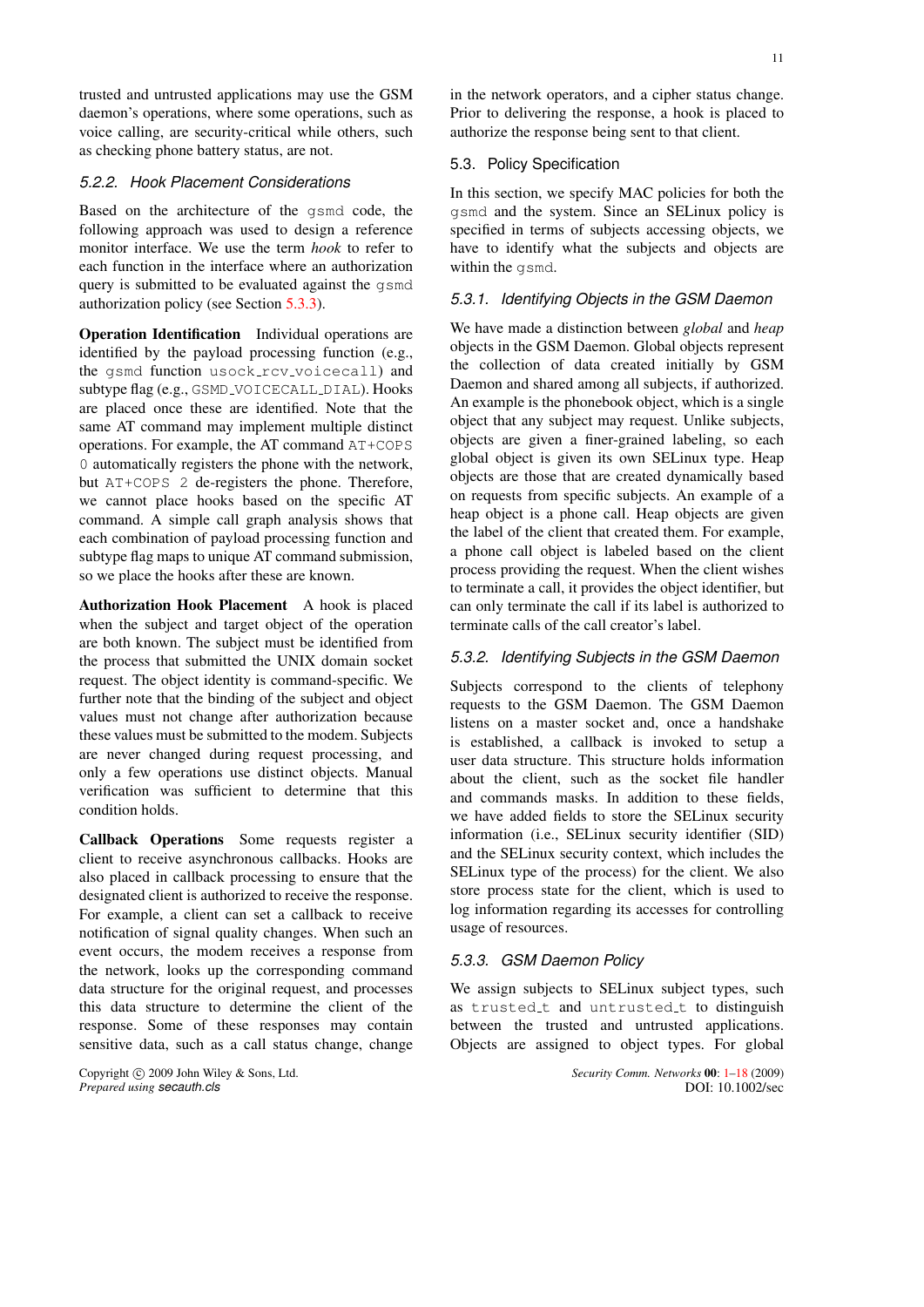objects, we assign object types based on their usage. For example, we use phonebook t for phone books. For heap objects, we assign object types based on the subject type of the client that created the object. The GSM Daemon policy defines which operations untrusted t may execute safely (i.e., without causing an information flow to a trusted application).

The GSM Daemon policy server uses the interface provided by libselinux to query access decisions from the kernel's policy server. That is, each policy request results in a kernel trap that retrieves the authorization result. A recent patch caches such requests in the user-space libselinux, but we do not use this patch yet.

Each application that uses SELinux is required to initialize its own policy and pass handlers for auditing and thread management. We make our audit handler forward audit messages to the gsmd logger.

#### *5.3.4. GSM Daemon Enforcement*

In this section, we assess how the implementation described above protects trusted applications and the gsmd telephony server in the processing of telephony requests. Note that the GSM Daemon runs as a CW-Lite type in SELinux, cw\_trusted\_t.

First, untrusted applications cannot access trusted application data in the modified GSM Daemon, due to the GSM Daemon's internal policy. We only give untrusted applications read access to non-sensitive GSM global objects (e.g., battery status), so the untrusted applications cannot impact the integrity of the GSM Daemon for trusted applications. Also, we only allow untrusted applications to access untrusted heap objects.

Second, untrusted applications can only communicate with the GSM Daemon via filtering interfaces. The only interface for untrusted processes to access the GSM Daemon is via UNIX domain sockets, so we ensure that the interface correctly checks the format of telephony requests. All other interfaces check that they only read trusted input (e.g., files labeled trusted\_t).

#### *5.3.5. SELinux System Enforcement*

To ensure protection of the integrity of GSM Daemon operations, we must also consider the possibility of other processes attacking the system resources used by the GSM Daemon. The GSM Daemon depends on a communication channel to the GSM modem to submit requests and the audio subsystem to play voice audio. If an untrusted process can control either of these objects when the GSM Daemon is processing trusted

Copyright  $\odot$  2009 John Wiley & Sons, Ltd. *Prepared using secauth.cls*

application requests, an untrusted application may be able to compromise the integrity of the trusted process (e.g., by playing audio controlled by an attacker).

In Openmoko, the GSM Daemon submits GSM modem requests by writing to the device file for the modem, /dev/ttySAC0. In a typical UNIX system, untrusted processes can write to that file. However, we only want the GSM Daemon to write to this file on our system. To limit access, we assigned this device file an SELinux type of trusted t. This permits any trusted process to write the GSM modem, but we assume that trusted processes will use the GSM Daemon for such actions. The result is that no untrusted application can submit AT commands directly to the GSM modem, prevent circumvention of the GSM Daemon authorizations.

Also, the audio subsystem is normally accessible to both trusted and untrusted applications, so we need to ensure that when a trusted application is using audio for a phone call, no untrusted applications can play audio. The audio subsystem runs in the Linux kernel and supports software mixing which allows sound from more than one application to be played at the same time. Normally, any application can send sound to the audio subsystem. We verified this on the Openmoko phone submitting an audio file to the sound device file /dev/snd. When a voice call is active, sound files are provided by the GSM Daemon, but an attacker may be able to slip its own sound file between actual voice call sound files, compromising voice communications on the phone. Mediating the audio subsystem requires us to use a feature of SELinux called Conditional Policy Extensions [\[25\]](#page-17-39). We create a boolean variable in the SELinux policy called untrustedaudio to correspond to whether untrusted applications are allowed to play audio or not. The access rules are then specified as follows:

# bool untrustedaudio true If untrustedaudio *{* Rules to allow untrusted access to audio subsystem *}*

This indicates that untrusted applications will be allowed access only if untrustedaudio is true. When a trusted application wants exclusive access it sets this boolean to false and so untrusted applications can no longer access the sound subsystem. To control this, we enable the GSM Daemon to toggle this boolean when a trusted application initiates a phone call. The GSM Daemon invokes the SELinux Policy Management Server to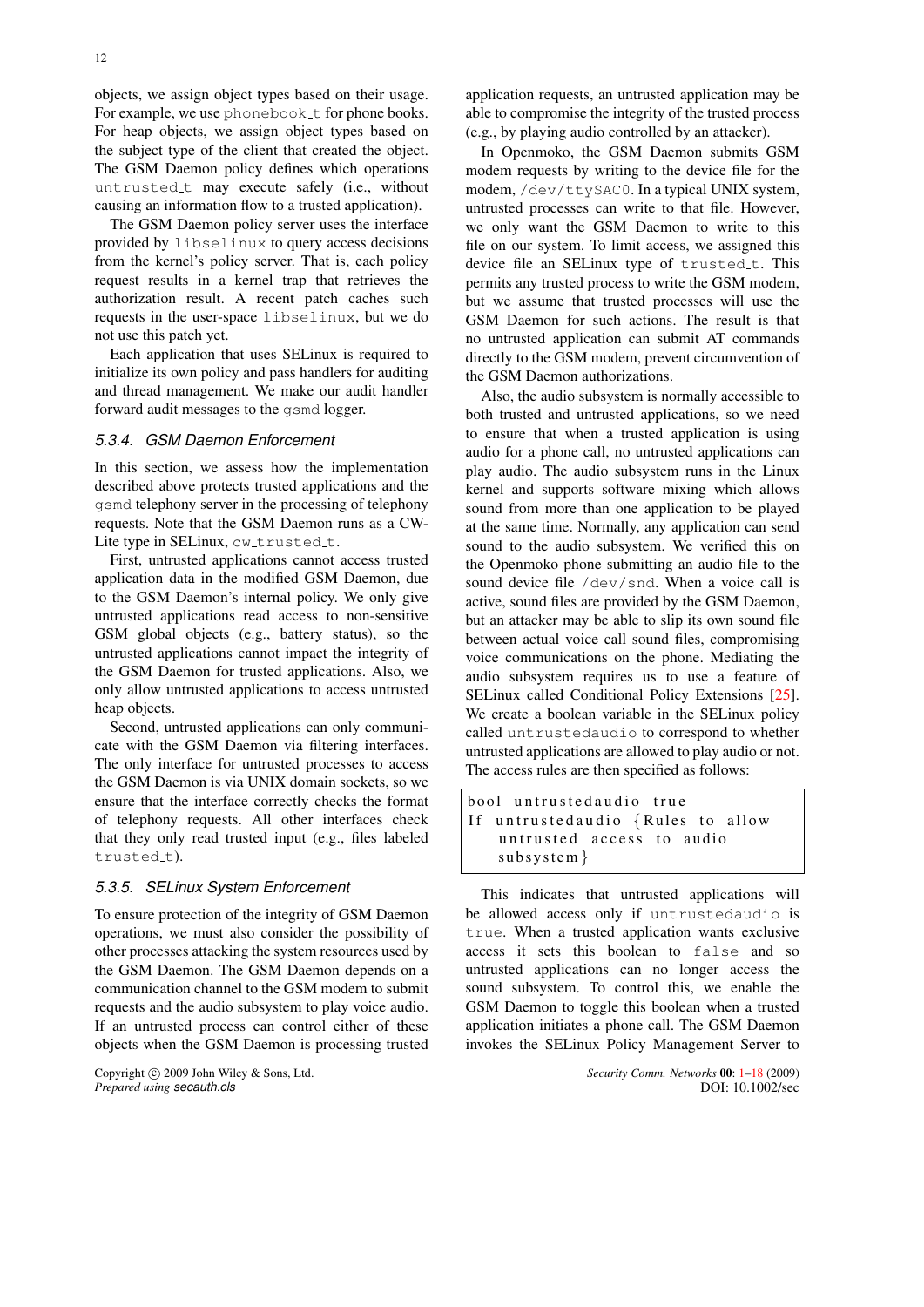<span id="page-12-1"></span>

Fig. 5. The PRIMA integrity measurement process

change the value of policy booleans $\parallel$ . When the phone call completes, the GSM Daemon resets the boolean. The result is that while a phone call from a trusted application is active, no untrusted process can play sound.

## 5.4. Integrity Measurement

In this section, we discuss how we use integrity measurement to build a proof that the resultant phone system enforces CW-Lite integrity. We use the Policy Reduced Integrity Measurement Architecture (PRIMA) integrity measurement approach described in Section [4.4](#page-7-2) and shown in Figure [5.](#page-12-1)

PRIMA functions like a Linux kernel library that can be called from SELinux. In order to integrate integrity measurement functionality into SELinux, Linux IMA callback functions were added after each of SELinux's authorization hooks, so they are invoked only if SELinux authorizes the policy decision. There is a list of trusted subjects in PRIMA. This list specifies the SELinux subject types that run trusted software only. Prior to the loading of this list, all of the subjects that are part of the early boot phase are trusted. A sysfs file /selinux/ts load was created to load and view the trusted label list. Measurement is done as follows:

- file\_mmap was modified to obtain the subject of the current context. Whenever a code that is memory mapped as an executable is called, PRIMA checks the trusted label list for a match with the subject of the current context. On finding a match, the code is measured.
- *•* PRIMA then measures the concatenation of the code hash above with the SELinux subject type.
- To measure the SElinux policy,<br>PRIMA provides another sysfs file provides /selinux/measurereq, which enables us to pass a pointer to a MAC policy. We measure an information flow representation of the policy, generated as specified in Section [5.4.1.](#page-12-2)
- *•* PRIMA also measures the aggregate of prekernel integrity measurements generated during PRIMA's initialization. Because the policy is not available at this point, no subject binding measurement is done.
- *•* PRIMA also performs measurement, including the subject binding, whenever a kernel module is loaded into the kernel.

#### <span id="page-12-2"></span>*5.4.1. Building the Information Flow Graph*

We created a program that parses the SELinux policy binary to extract information flows. The aim is to simplify verification for the remote party. We want to identify what flows are possible from and to the different types, especially the trusted types, that are specified in the policy. This is done in the following manner:

- *•* We first extract the mapping between type numbers and their string representations - Type number:Type name map
- *•* We build a hash table of *access vectors* (AV). These access vectors represent the allow rules that define access rights in the system.
- *•* We run through the hashtable and identify whether the permissions between the source and target type correspond to reads or writes or both and this defines the flow between them. We collect this in an information flow graph after mapping the subject and object type numbers to the names using the map will built in the first step. An entry in the information flow graph looks like this

trusted\_t untrusted\_t 2

where trusted  $t$  is the source type, untrusted  $t$ is the target type and 2 indicates a flow only from the subject to the object.

<span id="page-12-0"></span><sup>&</sup>quot;Only trusted processes can contact the Policy Management Server.

Copyright  $\odot$  2009 John Wiley & Sons, Ltd. *Prepared using secauth.cls*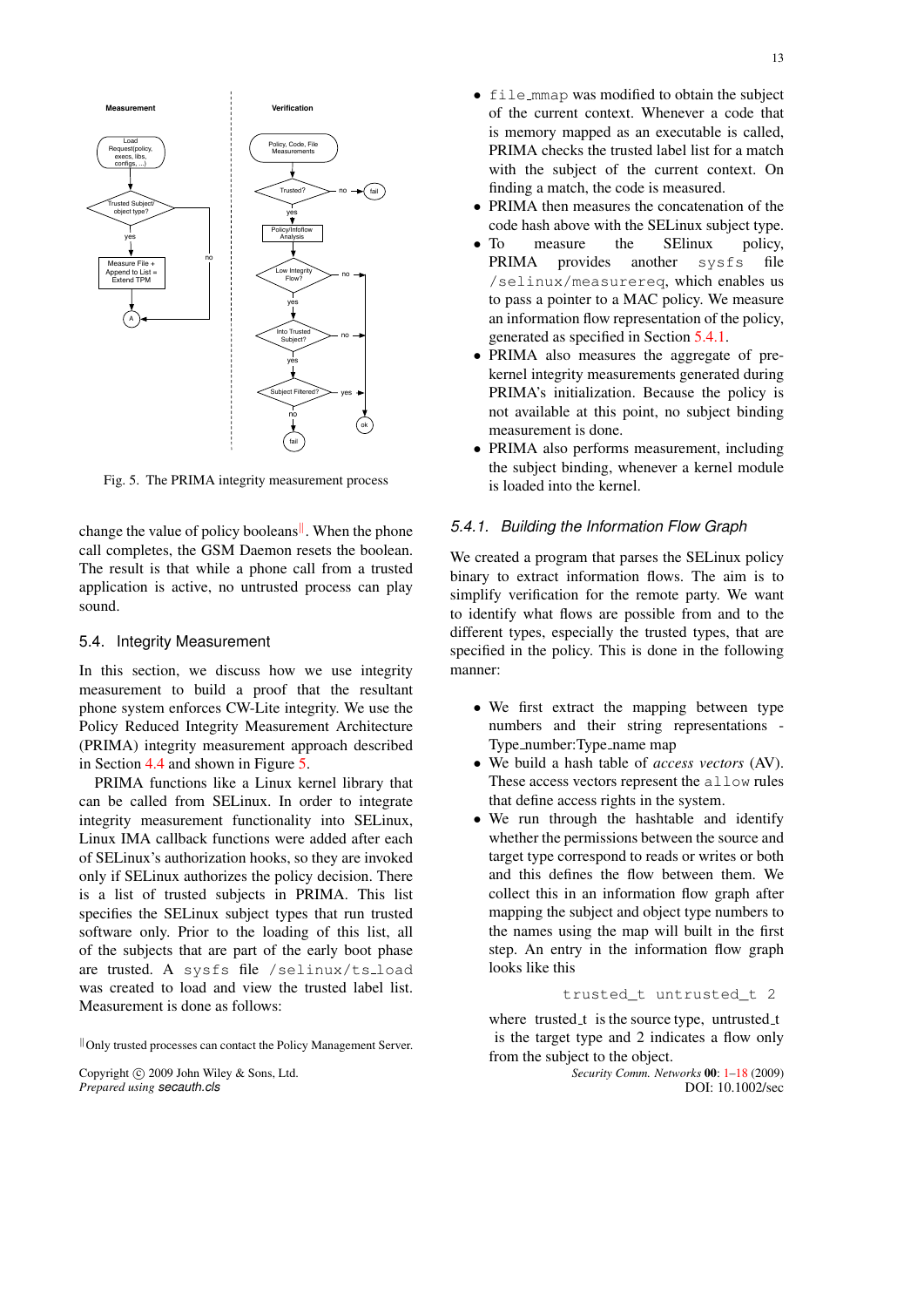# *5.4.2.* init *Modification*

PRIMA requires the following modifications to init:

- *•* init needs to load the trusted label list before loading the policy. First the contents of the trusted label list stored in /etc/selinux/trusted is written to measurereq for measurement, and then written to /selinux/ts load to load into kernel memory.
- *•* A call to generate the information flows is also added to init and the graph generated is passed to measurereq for measurement.

#### <span id="page-13-0"></span>**6. Evaluation**

In this section, we evaluate the implementation of our security architecture on the Openmoko 2007.2 platform of the Openmoko-based Neo1973 phone [\[26\]](#page-17-37). We perform the evaluation in three steps:

- *•* We evaluate the security of the resultant Openmoko system in terms of *reference monitor guarantees* [\[2\]](#page-17-15) and show how our system achieves these guarantees.
- We evaluate the function and performance of the resultant Openmoko phone system and show that the performance overhead is negligible.
- We evaluate the use of PRIMA to generate integrity proofs by showing that such proofs are practical to build and incur a modest overhead on executable and library loads.

## 6.1. Security Evaluation

In our system, we leverage an existing SELinux implementation and add reference monitoring to some key services, such as the telephony server and installer, to enforce comprehensive mandatory access control over phone system use. An implementation that enforces mandatory access control must satisfy *reference monitor guarantees* [\[2\]](#page-17-15). Below, we examine whether the resultant system satisfies these three guarantees in turn.

Complete Mediation This guarantee requires that all security-sensitive operations run in the system be mediated to enforce access control. To ensure this, we need to show that for the applications we are securing, we have added access hooks to all securitysensitive operations they can execute. Within the gsmd, all requests are converted to AT commands based on the payload processing function and subflag,

so we added security hooks for each security-sensitive combination. The gsmd also receives callbacks for requests that must be delivered to authorized receivers, so mediation of callbacks is also necessary. Fortunately, callbacks are filtered through a single function that also identifies the possible operations. Some broadcasts are for specific clients, so we have to save context for these callbacks. There is only one call context allowed on the Openmoko phone, so it is trivial to match the context to the callback. The software installer application is even simpler, in that it accepts untrusted input from only a couple of interfaces (install and update), so we added filtering code to mediate that interface by detecting whether the operation is for trusted or untrusted code.

Tamperproof Tamperproof means that the code and data (including policy) of the enforcing OS and user-space services cannot be modified by untrusted parties. Tampering can take place at rest (e.g., through malicious modification of files) or at runtime (e.g., through malicious inputs). For example, if an untrusted process can modify the gsmd executable, configuration, or policy files, then the reference monitor in the gsmd can be tampered. On the other hand, runtime tamperproofing involves validation that all access to untrusted processing is filtered, that is, verification of CW-Lite integrity. As this is the same requirement as for any trusted processing, we verify that our enforcing OS and user-space services are protected at rest at this stage, and below we verify that all trusted processing is protected by a policy that satisfies CW-Lite integrity.

To verify that a trusted program cannot be tampered at rest, we use a technique that we previously have developed [\[30\]](#page-17-40). In this approach, we use program packages to define the set of files in a program[∗∗](#page-13-1), and verify that only trusted processes can modify such files. To implement this verification, we built a policy analysis tool, called PALMS [\[29\]](#page-17-41), which converts SELinux policy to a Prolog representation that is queried to identify any information flows that violate Biba integrity. We apply PALMS by determining whether any untrusted process (i.e., process other than the installer, kernel, and package process itself) can modify any file once installed from the package (i.e., opkg packages for Openmoko). No access that violates this tamperproofing requirement was found for gsmd. For the installer, we had to take a slightly

Copyright  $\odot$  2009 John Wiley & Sons, Ltd. *Prepared using secauth.cls*

<span id="page-13-1"></span><sup>∗∗</sup>System libraries are not included in packages, but they must also be protected from tampering. We verify the protection of these files separately.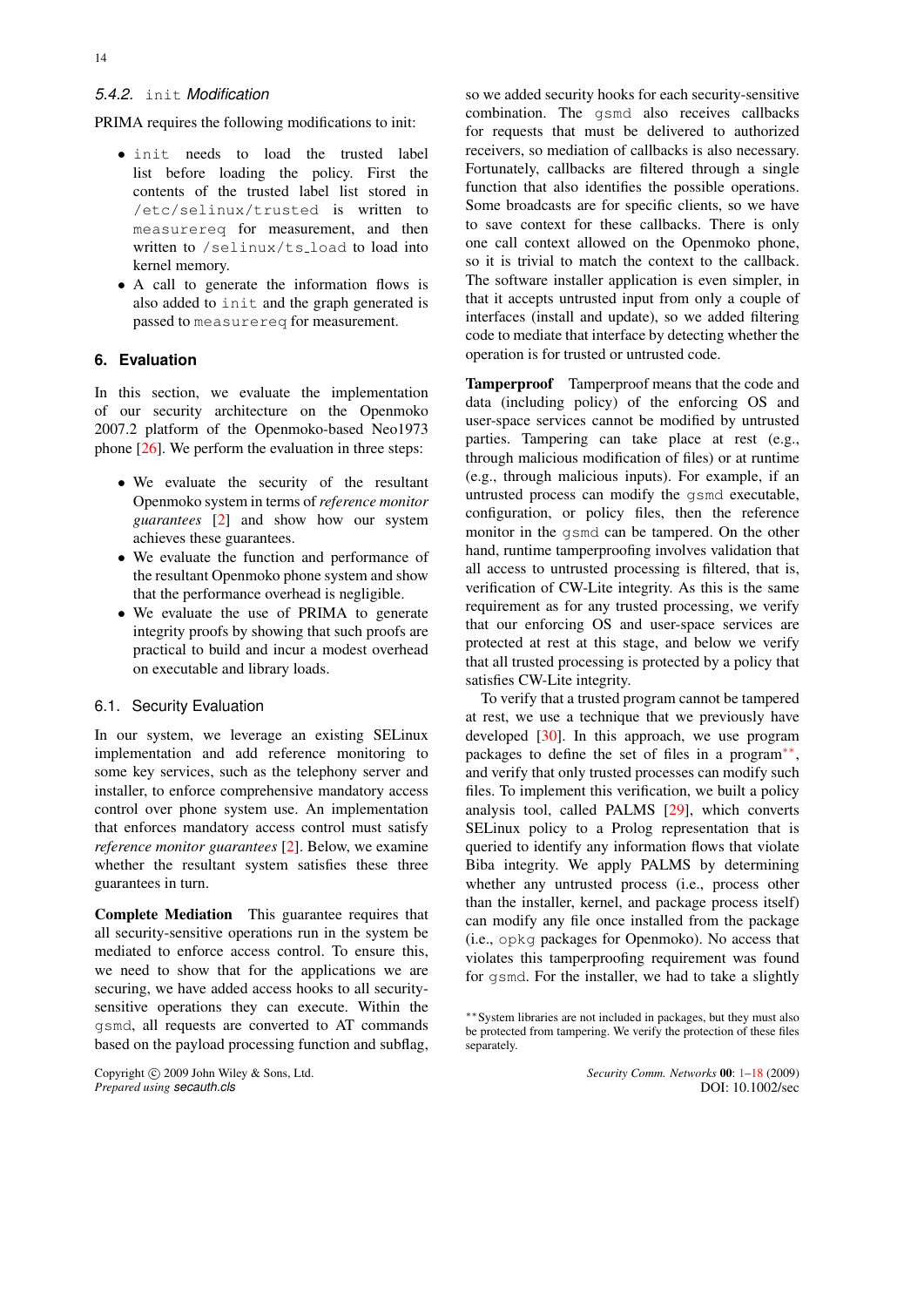different route, as the installer does not have a package definition (i.e., a chicken-and-egg problem, since it needs an installer). Instead, we used strace to determine the files loaded when the installer is built and installed on an Openmoko system. Based on this set of files, we apply PALMS, and once again found that the tamperproofing requirement was met.

Verifiability The reference monitor must be simple enough to verify that: (1) its code correctly enforces mandatory access control and (2) that the policy is correct relative to the system security goal, CW-Lite integrity.

Verifying that a program is correctly implemented is not yet a practical undertaking for conventional systems, so we verify a more modest property, showing that the enforcement of mandatory access control is dependent on the correctness of SELinux*[††](#page-14-0)*. In the case of gsmd, the opkg installer, and the audio subsystem, we simply added SELinux enforcement (e.g., calls to the SELinux enforcement mechanism via avc has perm) at the necessary filtering and mediation points, so indeed, the system's correctness depends on SELinux.

To verify policy correctness, we once again apply our PALMS policy analysis tool. In this case, the verification requirement is CW-Lite integrity, where trusted processes (e.g., those installed as trusted by the installer) are protected via Biba integrity and that userspace services (e.g., the telephony server and installer) that receive input from untrusted processes be capable of filtering that input.

In designing the SELinux policy for the phone system, our aim was to reduce the policy size and complexity significantly. The key means for reducing the policy size was the use of four subject types, representing the four types of system components: trusted applications (trusted\_t), untrusted applications (untrusted t), user-space services ( $cw\_trusted\_t$ ), and the operating system  $(kernel_t)$ . However, while configuring the policy for this experiment, we found that there were many dependencies between SELinux types in the policy, which required us to retain some types in the existing reference policy. While we were able to compile a policy of 100 types, other SELinux types, particularly types for device objects, appear to be necessary for the system to function properly. We are still experimenting with the policy to see how many of

<span id="page-14-1"></span>

| Operation                                              | Meaning                                                           | Category              | Subject<br>Type         | Outcome                 |
|--------------------------------------------------------|-------------------------------------------------------------------|-----------------------|-------------------------|-------------------------|
| AT+COPS                                                | Network Reg-<br>ister                                             | S                     | U                       | D                       |
| <b>ATD</b>                                             | <b>Voicecall Dial</b>                                             | S                     | U                       | D                       |
| <b>ATD</b>                                             | Voicecall Dial                                                    | $\overline{S}$        | $\overline{T}$          | A                       |
| AT+CGMM                                                | Get<br>phone<br>model number                                      | N                     | U                       | A                       |
| $AT+CBC$                                               | Get<br><b>Battery</b><br>Info                                     | N                     | U                       | A                       |
| $AT+CBC$                                               | Get<br><b>Battery</b><br>Info                                     | $\overline{\text{N}}$ | т                       | A                       |
| alsactl $-f$<br>/etc/stere-<br>oout.state<br>restore   | Set audio codec<br>playback<br>to<br>mode                         | $\overline{s}$        | $\overline{\mathrm{U}}$ | $\overline{\mathsf{D}}$ |
| alsactl -f<br>/etc/stere-<br>oout.state<br>restore     | Set audio codec<br>playback<br>to<br>mode                         | $\overline{S}$        | т                       | A                       |
| $cu -1$<br>$/$ dev $/$<br>ttySAC0                      | Command<br>interface<br>$f_{\Omega}$<br>send text to the<br>modem | S                     | Ŧ                       | D                       |
| $\overline{\text{cu} -1}$<br>$/\text{dev}/$<br>ttySAC0 | Command<br>interface<br>to<br>send text to the<br>modem           | S                     | U                       | D                       |

Table I. This table shows some operations that we tried with trusted $(T)$  and untrusted $(U)$  clients and the result of an access check i.e., allowed(A) or denied(D). The trusted application is allowed access to all security-sensitive(S) operations except for directly accessing the modem. Untrusted applications are allowed access to all non-sensitive(N) operations like phone model information (AT+CGMM). They are denied access to all of the strictly sensitive operations like network registration (AT+COPS). Additionally they are also not allowed to toggle the audio codec mode.

these types can be eliminated, but currently, our policy has approximately 700 SELinux types. This is still a significant improvement over the 2000 types that are in the SELinux reference policy. In particular, the SELinux policy binary is reduced from 3MB to less than 300KB, resulting in greater than a 90% reduction in policy size that made it easy to verify.

We then applied the PALMS tool to verify CW-Lite integrity for the resulting policy. With the addition of these other SELinux types to the policy, more types needed to be considered for trusted applications and user-space services. First, the types for the initial process  $(int \pm t)$  and some system processes (logrotate, ifconfig, and SELinux types, such as setfiles, although others may be warranted in more complex configurations) must be considered as trusted, as well. Second, some user-space services already have SELinux types, such as dbus. Further, the matchbox window server must be considered a user-space service. We note that dbus and the X window server already have reference monitor implementations for SELinux, so we would require

<span id="page-14-0"></span>*<sup>††</sup>*Correctness is also dependent on correct placement of SELinux code to completely mediate security-sensitive operations, which we demonstrated in the Complete Mediation paragraph above.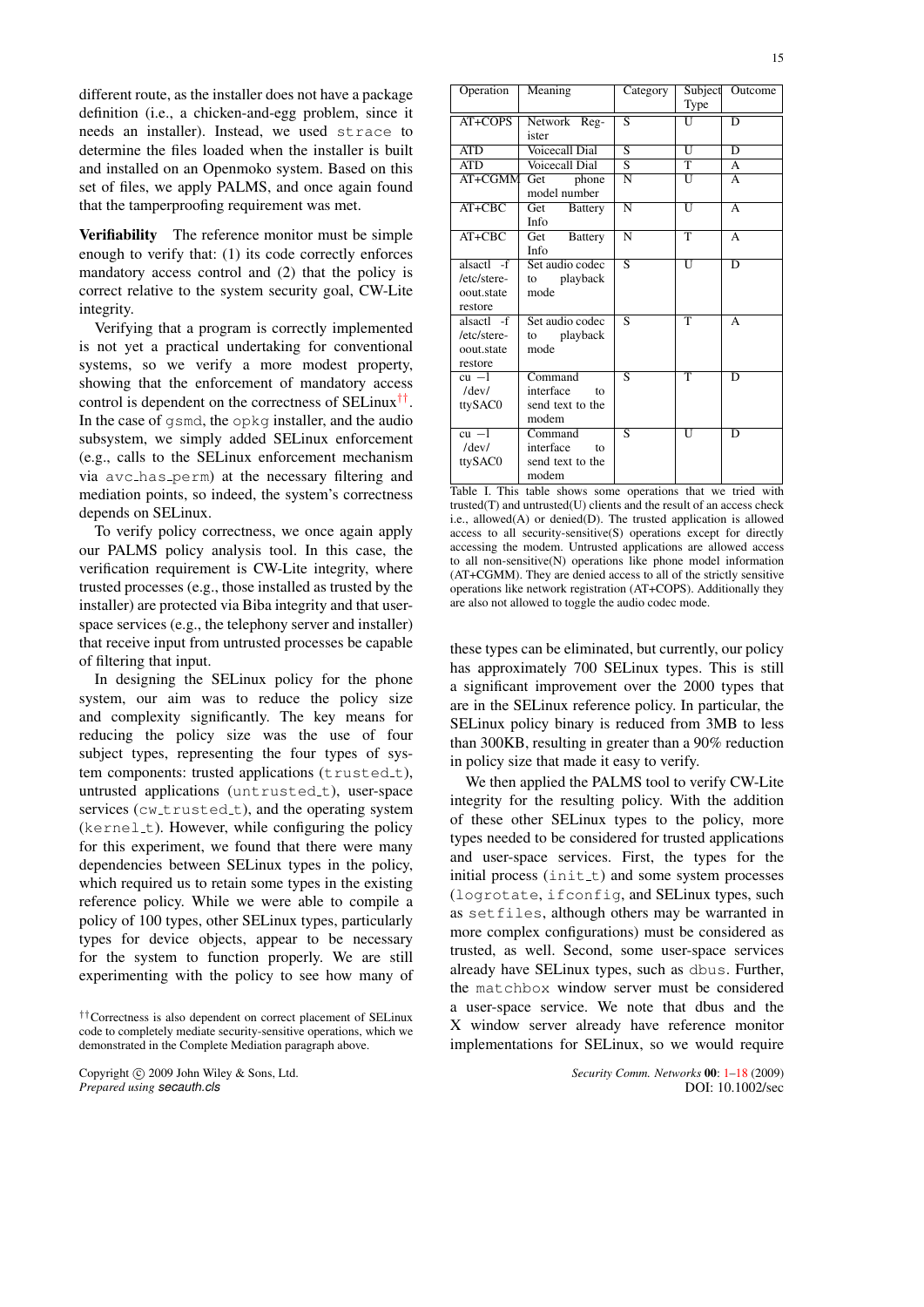a reference monitor for phone window server in the future. In this configuration, PALMS verified no information flow from untrusted to any of the trusted SELinux types, given that the user-space service types are trusted to filter untrusted inputs correctly. Thus, CW-Lite integrity for the phone system is verified.

#### 6.2. System Function and Performance

To test the functionality of the modified installer, we created two different clients, one a trusted client with type trusted t that can perform all telephony commands, and an untrusted client untrusted\_t that can only query for the phone version and battery status. The trusted client could perform all commands, whereas when the untrusted client attempted other operations, it was denied (i.e., an SELinux denial message was logged). We performed operations that were both security-sensitive and not, and show some of the results in Table [I.](#page-14-1)

We then allowed untrusted processes to perform SMS messaging in order to test our ability to limit misuse of other objects, in this case SMS messages. Untrusted clients were then able to send SMS messages, but the number of SMSes sent collectively by untrusted applications was limited to one message every five minutes and logged as controlled access granted. Beyond this limit, all SMSes were blocked, so we saw SELinux denial messages being logged for these rejections. A blacklist of SMS numbers were also created, and access was denied to these specific numbers for untrusted subjects.

The audio subsystem was protected by restricting access to the sound device file to the trusted processes when the untrustedaudio flag was false. The GSM Daemon set this flag to false whenever a voice call was authorized (via the Policy Management Server). We found that untrusted clients could not play sound files during this time.

Implementation overhead was tested by running local GSM functions with and without the gsmd hooks. The GSM Daemon command pr requests that the GSM Daemon read the local phone book. This command was used for testing because it can be handled locally on the phone. Commands that do not use the network minimize variance due to network delay. The gsmd hooks involve a system call to the kernel to determine the authorization result for the requested operation. Only one authorization was necessary for each client request. We found that on average overhead was less than 0.1 ms between the original gsmd and the modified gsmd for executing pr requests, which is not out of line for system

<span id="page-15-0"></span>

| Vanilla kernel      | 1 min 39.0 seconds           |
|---------------------|------------------------------|
| <b>IMA Kernel</b>   | $1 \text{ min} 55.0$ seconds |
| <b>PRIMA Kernel</b> | 1 min 52.7 seconds           |

Table II. Boot time of Vanilla, IMA and PRIMA kernel (in seconds) on the Openmoko 2007.2 platform of the Neo1973 phone.

call processing on the phone system. A recent patch enables caching of authorizations in libselinux, which will remove the need for repeated calls to the kernel to authorize the same operation. It is future work to integrate the modified gsmd server with this mechanism.

## 6.3. PRIMA Measurement and Performance

In this section, we show that PRIMA integrity proofs can be generated for phone systems and that the performance overhead for collecting measurements for such proofs is acceptable. Figure [6](#page-16-1) shows a sample PRIMA measurement list for an Openmoko phone. This measurement list includes the following fields: (1) the PCR extended by the hash (faked since there is no TPM or MTM hardware); (2) the hash of that measurement; (3) the filename of the file measured; and (4) the SELinux subject type into which that file is being executed. PRIMA stores each measurement in the order they were performed. This forms a list that is stored in kernel memory and can be inspected through the sysfs file ascii\_runtime\_measurements.

Recall that PRIMA takes two measurements for executables (executable file hash and SELinux type), and only one measurement for libraries (library file hash, as it is only relevant that the library was loaded in a trusted subject type). The first executable measurement includes the file hash only (e.g., as in traditional integrity measurement, such as IMA [\[31\]](#page-17-21)). This first measurement enables the remote party to identify the executable file uniquely, since they are identified by their hash value. The second measurement binds the executable file to the subject type in which it is loaded. This enables the remote party to verify that the expected code is being run for that subject type. Libraries only require one measurement, as we are only concerned that high integrity libraries are used, not which subject they are bound to.

Table [II](#page-15-0) shows the boot time with a vanilla, IMA and PRIMA Linux kernels on the Openmoko phone. The overhead for IMA and PRIMA kernels indicates the additional cost for collecting integrity measurements (i.e., hash value computation). The time to update hardware is not included (since there is no such hardware), but as such updates are performed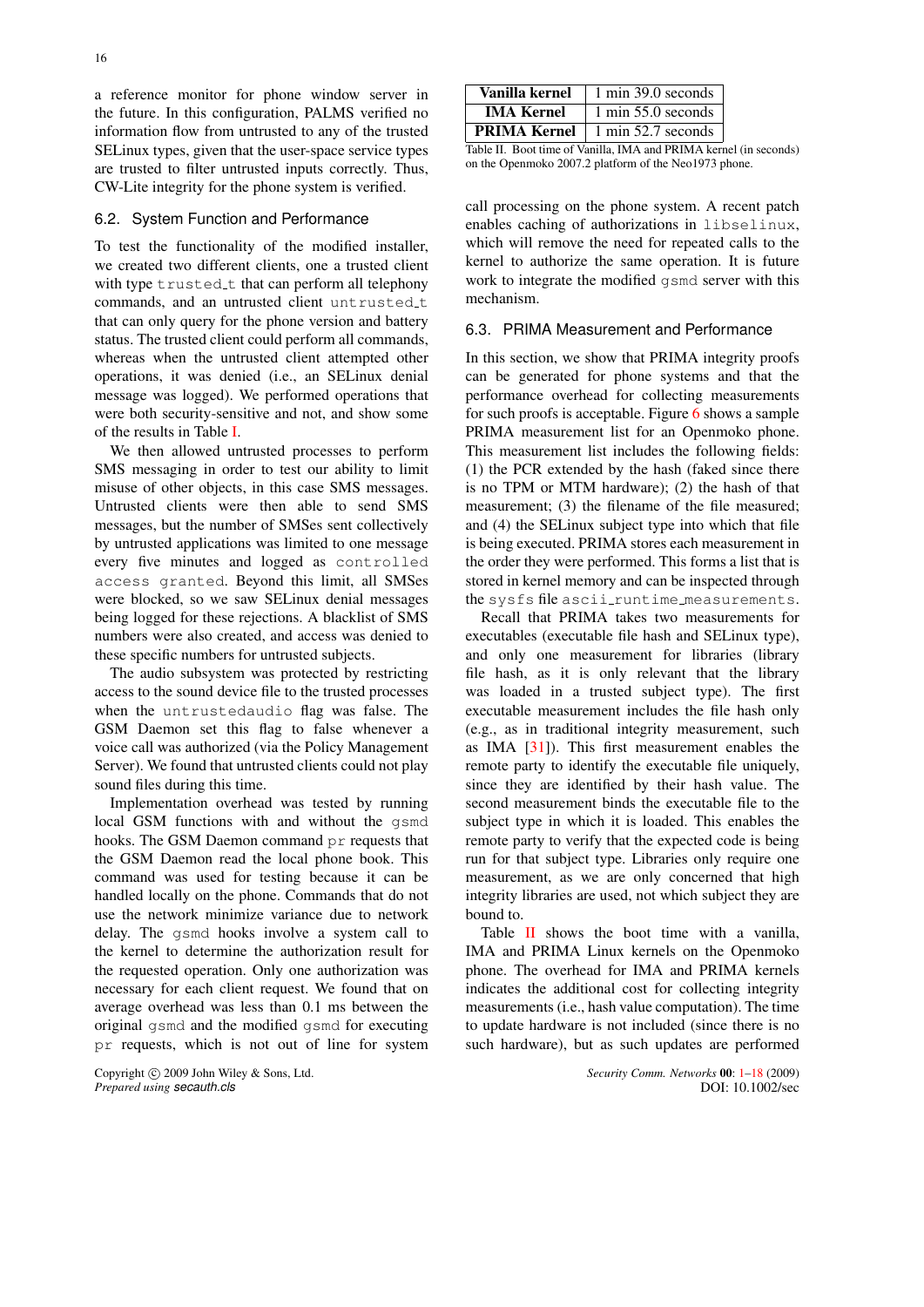```
10 ffffffffffffffffffffffffffffffffffffffff boot_aggregate
10 e56018bfcc61405d9def6a595d2e40b7b11c506a boot_aggregate kernel
10 6f6eb4425481a71ca77d0f1daf66fd15aa8f8767 init
10 2db507746ded4f5d96aaa8ae9b581c020bbc6c82 init kernel_t
10 607923211824a0896681a3905462d686e31efed6 ld-uClibc.so.0
10 72ee17e727640c366694d4688bf1eb8211490139 libselinux.so.1
10 5353b8942212fff22bf8d58cb3a7f95f099633c0 libc.so.0
10 431130f8b5339f70ac96450e2978ad4084b2a5be libsepol.so.1
10 ebf6d1687c36e7bf53cdc62bc1adab62468de21f libgcc_s.so.1
10 0d8a05330cdf2b02a65cf102809a6dd496b2cfff sh
10 b6f76619ca02b186a09a90878aa465e4ce1d331e sh init_t
10 ee7f114040e114012e25c8259d886dd8e8f71aca libcrypt.so.0
10 847a13e34caa35dd7049494e6f474253f1e53c9d syslogd initrc_t
10 57b62f6b521f644093e0b975ea4fd5070f99c28b ipkg-cl
10 bfe18be303892a8cce1cbc2623d2dd150af2742d ipkg-cl init_t
10 8c727828829ab478e7c77fd499543fde9abc52bf libipkg.so.0.0.0
```
Fig. 6. Example of a PRIMA measurement list. Each line consists of a (a) PCR Location, (b) SHA-1 Hash, (c) filename and (d) subject type.

asynchronously, the additional overhead should be negligible. Table  $II$  shows that the overall boot time is increased 13.8% by the integrity measurements of the PRIMA kernel run on the Openmoko phone. Note, however, that the increase is reduction from the IMA kernel, as several applications processes that are not part of the system's trusted computing base are started at boot time. As the Openmoko boot time is rather slow for a phone, additional work to improve boot time, such as reducing the number of processes that must start before the phone is usable, should be undertaken. Note that such measures would also reduce the cost of integrity measurement prior to boot.

Table [III](#page-16-2) shows the time taken to measure files (i.e., compute their hash values) of different sizes. We tested the performance of our integrity measurement system on the files of sizes 150 Kb, 1.2 Mb, 4.1 Mb and 16.8 Mb and found that the time to measure these were 0.03, 0.16, 0.52 and 2.08 seconds, respectively, showing a linear growth. The Openmoko distributors take pains to keep the size of executables modest, so over 90% of the executable files (in /bin, /usr/bin, and /usr/sbin) are under 100K in size and only our modified gsmd is over 1M (probably due to our build process since the original gsmd is only 68K). Thus, we would expect overheads of less than 50 milliseconds for over 90% of code loads and no overhead greater than 0.2 seconds. Libraries are generally larger in size, with nearly 1/3 of those in /usr/lib exceeding 100K, but only 2 exceed 1M (libc and libgtk). While libc is used in many processes, recall that we only need to measure a library the first time that it is loaded into a trusted subject process. Thus, the cost to load all 180 libraries in

<span id="page-16-2"></span>

| <b>File Size</b> | Time Taken |
|------------------|------------|
| 150 Kb           | 0.03       |
| $1.2 \text{ Mb}$ | 0.16       |
| 4.1 Mh           | 0.52       |
| 16.8 Mh          | 2.08       |

Table III. Time taken to measure files of different sizes (in seconds) on the Openmoko 2007.2 platform of the Neo1973 phone.

/usr/lib, assuming 2/3 incur the cost of hashing a 150K file and 1/3 incur the cost of hashing a 1.2M file (which is conservative), would be 13 seconds total. We note that this cost appears largely in the system boot, so the development of an approach to measure all standard libraries in one step, such as by measuring a file that specifies the standard library hashes, should significantly improve boot times.

#### <span id="page-16-0"></span>**7. Conclusion**

In this paper, we provide a solution for protecting and measuring the integrity of security-critical applications running on mobile phones. Our insight is to employ the *CW-Lite* integrity model to protect the integrity of security-critical applications, while permitting practical system function via userspace services. CW-Lite dictates that we augment user-space services with reference monitoring to enforce mandatory access control policy and filtering interfaces to protect it from untrusted input. Further, we integrate access enforcement between user-space services, a software installer and telephony server, and the operating system to ensure that comprehensive mediation of CW-Lite integrity. In particular, we integrate SELinux enforcement with the extended